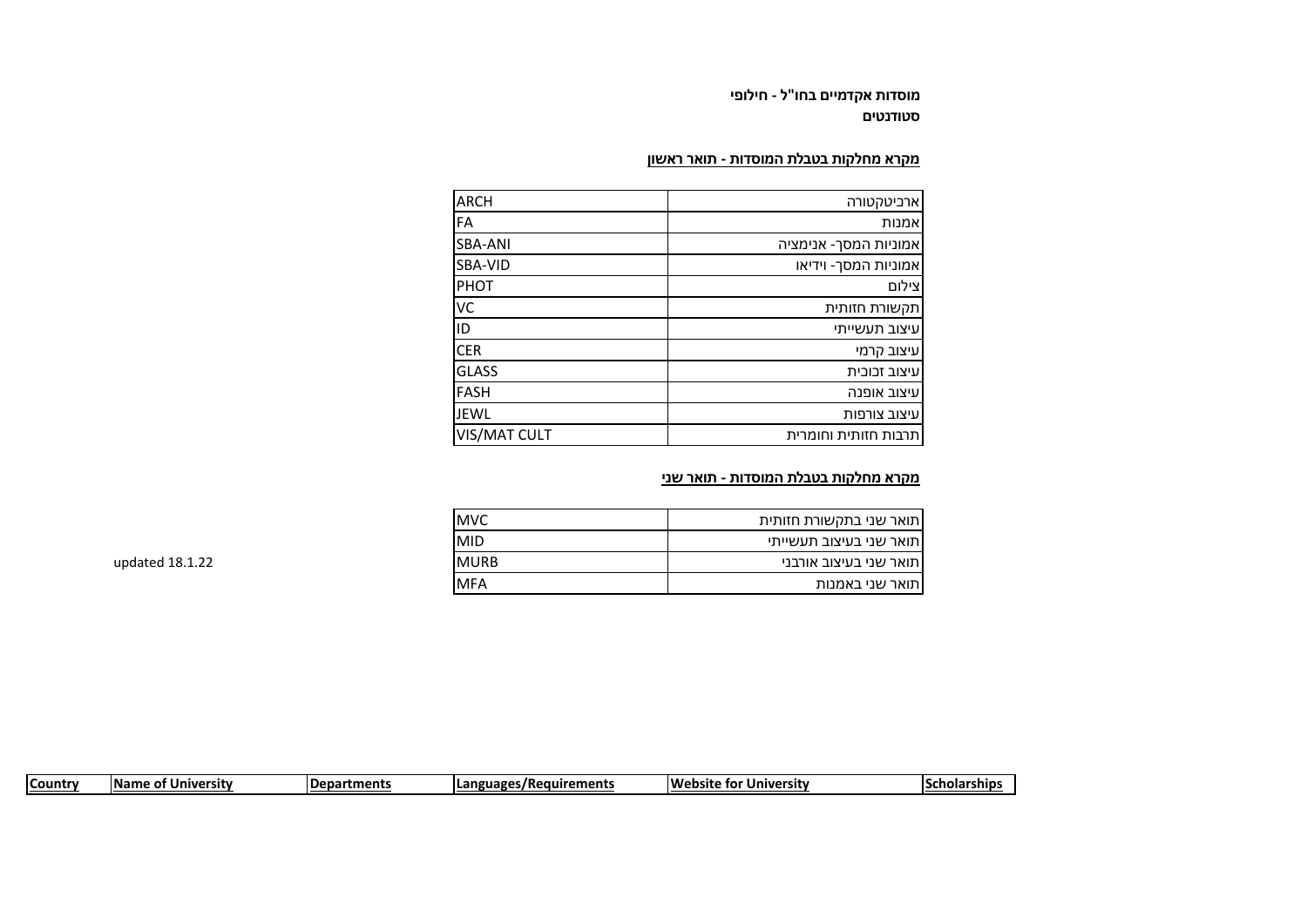| <b>Country</b> | <b>Name of University</b>       | <b>Departments</b>     | Languages/Requirements                          | <b>Website for University</b>            | <b>Scholarships</b> |
|----------------|---------------------------------|------------------------|-------------------------------------------------|------------------------------------------|---------------------|
|                |                                 |                        |                                                 |                                          |                     |
|                | Universidad Nacional de las     | SBA-VID, SBA-ANI, FA,  | Spanish Level B1- classes in                    | https://una.edu.ar/contenidos/movilida   |                     |
| Argentina      | Arts/UNA                        | CER, GLASS             | Spanish                                         | d-estudiantil-student-exchange 13840     |                     |
|                |                                 | CER, JWL, FA, PHOT,    |                                                 |                                          |                     |
|                |                                 | GLASS, VC, SBA-VID,    | English certificate needed- classes             | https://www.sydney.edu.au/arts/schools   |                     |
| Australia      | Sydney College of the Arts      | SBA-ANI, MFA           | in English                                      | /sydney-college-of-the-arts.html         |                     |
|                | University of New South         |                        |                                                 | https://www.international.unsw.edu.au/   |                     |
| Australia      | Wales/UNSW                      | ARCH, VC, FA           | English TOEFL- classes in English               | study-abroad-at-unsw                     |                     |
|                |                                 |                        |                                                 |                                          |                     |
|                |                                 |                        |                                                 | https://www.akbild.ac.at/portal_en/inte  |                     |
|                |                                 |                        |                                                 | rnational/international-office/incoming- |                     |
|                | Academy of Fine Arts            |                        | German, English- courses in both                | mobility-studying-at%20the-              |                     |
|                | Vienna/Akadmie der              |                        | languages- need certificate in one              | academy/Exchange-Studies-at-the-         |                     |
| Austria        | Bildenden Kunste Wien           | FA, ARCH, MFA          | to apply                                        | Academy?set language=en&cl=en            |                     |
|                |                                 |                        |                                                 | https://www.fh-                          |                     |
|                | Salzburg University of Applied  | ID, SBA-ANI, SBA-VID,  | English Certificate needed-                     | salzburg.ac.at/en/international/incoming |                     |
| Austria        | Sciences/FH Salzburg            | <b>VC</b>              | classes in English and German                   | -students/incoming-application           |                     |
|                | University of Applied Arts      |                        | Classes in English and German-                  |                                          |                     |
|                | Vienna/Universitat fur          |                        | <b>Basic German and English B2</b>              | https://www.dieangewandte.at/incomin     |                     |
| Austria        | angewandte Kunst Wien           | FASH, VC, FA, ID       | recommended                                     | gs en                                    |                     |
|                |                                 |                        | either high German or English                   | https://www.ufg.at/Incoming-Students-    |                     |
|                |                                 |                        | necessary- classes in German and                | <b>Bilateral-</b>                        |                     |
|                | University of Art and Design    |                        | English. English B2 or German B2                | Agreements.9382+M52087573ab0.0.ht        |                     |
| Austria        | Linz/Kunstuniversitat Linz      | FA, CER, VC, ID, ARCH  | certificate needed                              | ml                                       |                     |
|                | <b>ENSAV la Cambre/Ecole</b>    |                        |                                                 |                                          |                     |
|                | National Superieur des arts     | ID, FA, PHOT, VC, CER, | French B2 certificate needed.                   | https://www.lacambre.be/en/informatio    |                     |
| Belgium        | visuels de la cambre            | SBA-ANI, MFA           | Classes in French                               | ns/exchange-incoming-students            |                     |
|                |                                 | SBA-ANI, FA, CER,      |                                                 | https://www.luca-arts.be/en/applying-    |                     |
| Belgium        | LUCA school of the arts         | GLASS, PHOTO, ID, VC   | no language certificate needed.                 | exchange-student                         |                     |
|                |                                 |                        | no language certificate needed                  |                                          |                     |
|                | <b>Fundacao Armando Alvares</b> |                        | but classes given only in                       | http://faap.br/english/home/exchange.a   |                     |
| <b>Brazil</b>  | Penteado/FAAP                   | ARCH, FASH, VC, ID     | Portuguese                                      | sp                                       |                     |
|                |                                 |                        |                                                 | https://www.concordia.ca/international/  |                     |
|                |                                 |                        |                                                 | students-from-abroad/inbound-            |                     |
| Canada         | Concordia University            |                        | FA, PHOTO, CER, MFA   English Duolingo or TOEFL | exchange/apply.html                      |                     |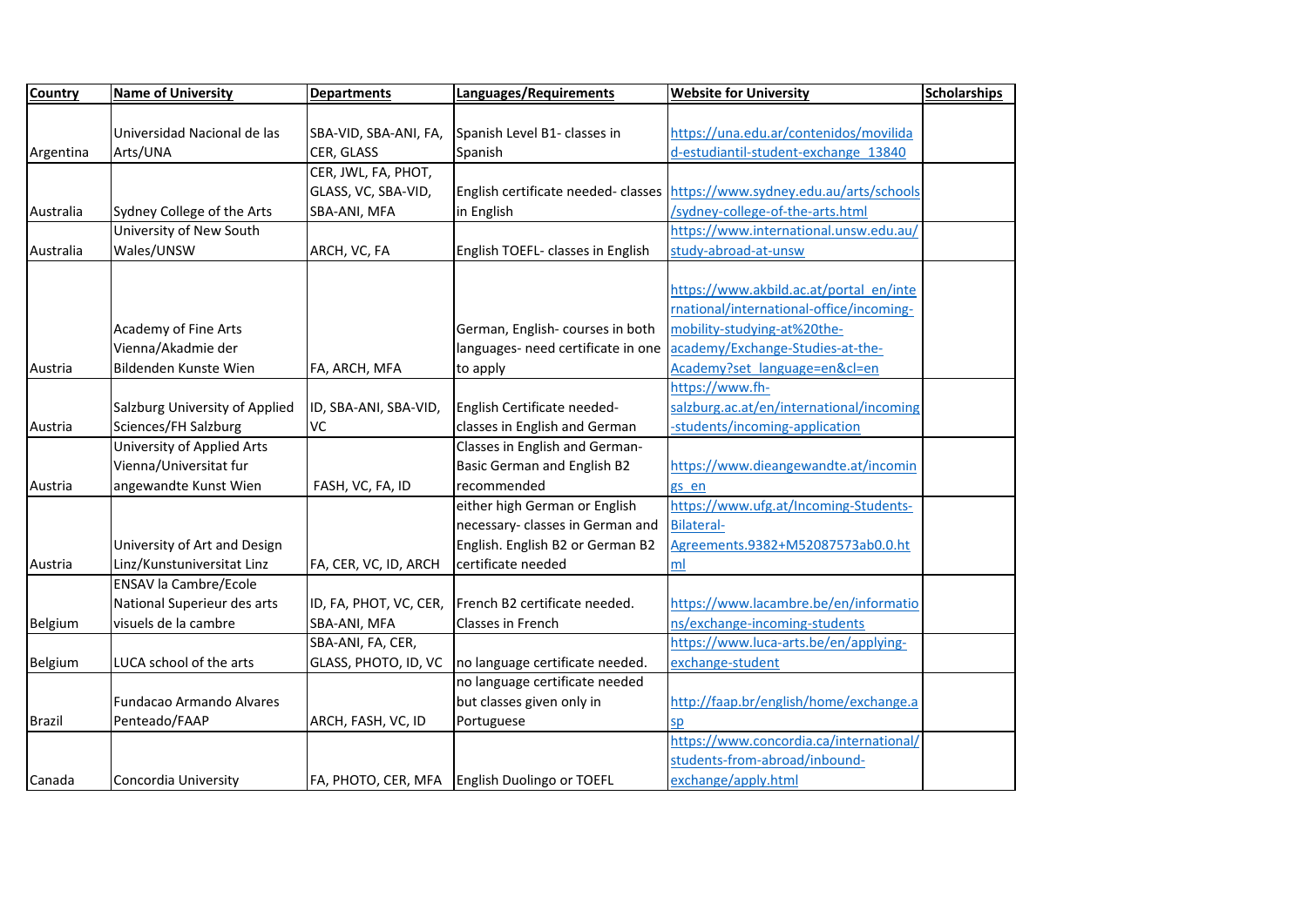| <b>Country</b> | <b>Name of University</b>     | <b>Departments</b>          | Languages/Requirements              | <b>Website for University</b>              | <b>Scholarships</b> |
|----------------|-------------------------------|-----------------------------|-------------------------------------|--------------------------------------------|---------------------|
|                |                               |                             |                                     | https://www.ecuad.ca/admissions/appli      |                     |
|                |                               |                             |                                     | cation-info/undergraduate-                 |                     |
|                | Emily Carr University of Art  | FA, VC, SBA-ANI, SBA-       | no certificate needed- classes in   | applications/other-applications#how-to-    |                     |
| Canada         | and Design                    | VID, ID, PHOTO              | English                             | apply                                      |                     |
|                | Ontario College of Art and    |                             | English Classes, no certificate     | https://www.ocadu.ca/academics/mobili      |                     |
| Canada         | Design/OCAD University        | FA, VC, ID                  | needed for application.             | ty-exchange/incoming-exchange              |                     |
|                |                               |                             | classes in Spanish, no certificate  | http://rrii.utalca.cl/html/foreign_utalca/ |                     |
| Chile          | Universidad de Talca/UTALCA   | ARCH, ID                    | needed for application.             | process.html                               |                     |
|                |                               |                             | Classes in English and Spanish- if  |                                            |                     |
|                | Universidad del               |                             | want Spanish classes, need          | https://www.udd.cl/international/applic    |                     |
| Chile          | Desarrollo/UDD                | ARCH, VC, FASH              | Certificate in Spanish              | ation-process/                             |                     |
|                | University of the Arts and    |                             |                                     |                                            |                     |
|                | Sciences and                  |                             |                                     |                                            |                     |
|                | Communication/Universidad     |                             |                                     |                                            |                     |
| Chile          | <b>UNIACC</b>                 | ARCH, VC                    | Spanish Certificate- all in Spanish | https://www.uniacc.cl/                     |                     |
|                |                               | ARCH, VC, SBA-ANI,          |                                     |                                            |                     |
| China          | East China Normal University  | <b>FASH</b>                 | English Certificate needed-         | http://www.design.ecnu.edu.cn/en/          |                     |
|                |                               | ARCH, FA, FASH,             |                                     | http://www.hkdi.edu.hk/en/global-          |                     |
|                |                               | GLASS, VC, ID, SBA-         | no certificate needed- classes in   | learning/#international-student-           |                     |
| China          | Hong Kong Design Institute    | VID, SBA-ANI                | English                             | exchange-programme                         |                     |
|                |                               |                             |                                     | https://www.polyu.edu.hk/geo/exchang       |                     |
|                | Hong Kong Polytechnic         |                             | no certificate needed- classes in   | e-and-study-abroad/incoming-               |                     |
| China          | University                    | VC, ID                      | English                             | students/incoming-exchange/                |                     |
|                |                               |                             | no certificate needed- classes in   | https://en.szu.edu.cn/Admissions/Intern    |                     |
| China          | Shenzhen University           | <b>ARCH</b>                 | English                             | ational Students/Overview.htm              |                     |
|                |                               |                             | no certificate needed- classes in   |                                            |                     |
| China          | Xihua University, Chengdu     | ID, VC                      | English                             | http://english.xhu.edu.cn/main.htm         |                     |
|                |                               | VC, FA, FASH, JEWL,         |                                     |                                            |                     |
|                |                               | SBA-VID, SBA-ANI,           |                                     |                                            |                     |
|                | Central Academy of Fine Arts, | PHOTO, VIS/MAT              | Classes in Chinese with English     | https://www.cafa.edu.cn/st/2019/10119      |                     |
| China          | <b>Beijing</b>                | CULT, CER                   | help                                | 704.htm                                    |                     |
|                |                               |                             | Classes in English- need TOEFL or   | https://www.unic.ac.cy/erasmus/study-      |                     |
| Cyprus         | University of Nicosia         | ARCH, VC, FA, SBA-ANI IELTS |                                     | mobility-incoming-mobility/                |                     |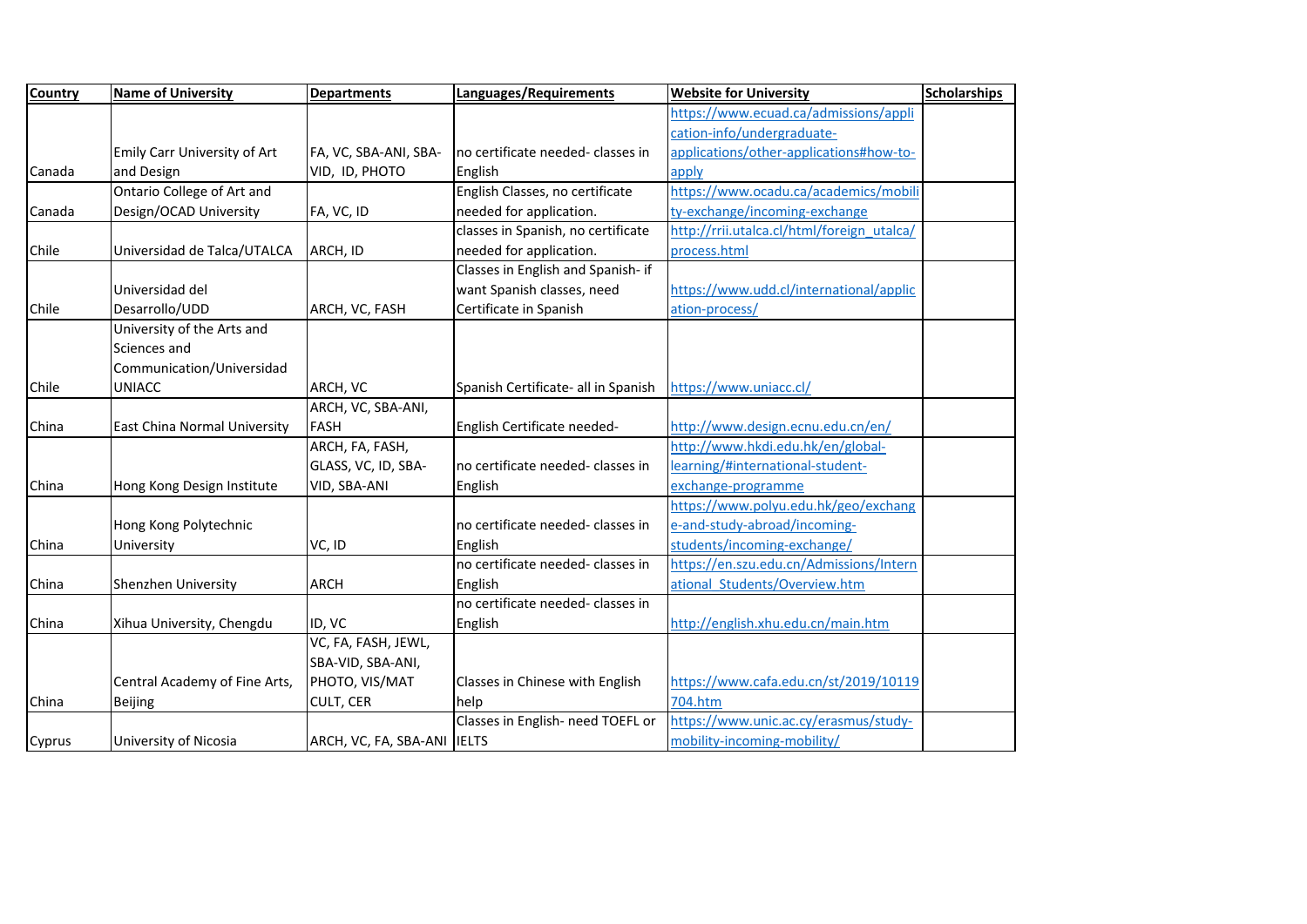| <b>Country</b> | <b>Name of University</b>       | <b>Departments</b>     | Languages/Requirements            | <b>Website for University</b>            | <b>Scholarships</b> |
|----------------|---------------------------------|------------------------|-----------------------------------|------------------------------------------|---------------------|
|                |                                 | ARCH, ID, CER, VC,     |                                   |                                          |                     |
|                |                                 | GLASS, FASH, FA,       |                                   |                                          |                     |
|                |                                 | PHOT, SBA-ANI, MFA,    |                                   |                                          |                     |
| Czech          | Academy of Arts, Architecture,  | MVC, MID, VIS/MAT      | no certificate needed- classes in | https://www.umprum.cz/web/en/how-        |                     |
| Republic       | and Design/AAAD Prague          | <b>CULT</b>            | English                           | to-apply                                 | Erasmus             |
| Czech          | Academy of Fine Arts in         |                        | no certificate needed- classes in |                                          |                     |
| Republic       | Prague/AVU                      | FA, VC, SBA-VID, MFA   | English                           | https://www.avu.cz/page/study-2335       |                     |
|                |                                 |                        |                                   | https://www.vutbr.cz/en/study-           |                     |
|                |                                 |                        |                                   | options/erasmus#other-short-term-        |                     |
| Czech          | Brno University of Technology,  |                        | no certificate needed- classes in | programmes-(freemovers,-bilateral-       |                     |
| Republic       | Faculty of Fine Arts            | FA, MFA                | English                           | agreements-etc)                          |                     |
|                | Jan Evangelista Purkyne         | ID, CER, GLASS, VC,    |                                   |                                          |                     |
| Czech          | University in Usti Nad          | PHOT, FASH, MID,       | no certificate needed- classes in | https://www.ujep.cz/en/course-           |                     |
| Republic       | Labem/UJEP                      | MVC                    | English                           | catalogue                                |                     |
|                |                                 | ID, PHOT, FASH, SBA-   |                                   | https://www.utb.cz/en/university/intern  |                     |
| Czech          | Tomas Bata University in        | VID, SBA-ANI, VC,      | no certificate needed- classes in | ational/students/exchange-               |                     |
| Republic       | Zlin/UTB                        | MVC, MID               | English                           | students/incoming-students/              |                     |
| Czech          |                                 | VC, CER, PHOT, SBA-    | no certificate needed- a few      | https://www.international.zcu.cz/en/Inc  |                     |
| Republic       | University of West Bohemia      | ANI, FASH, JWL         | classes in English                | omers guide/exchange.html                |                     |
|                |                                 |                        |                                   | https://international.au.dk/education/ad |                     |
| Denmark        | Aarhus University               | <b>ARCH</b>            | TOEFL needed in English           | missions/exchange/                       |                     |
|                | Royal Danish Academy of         |                        | no certificate needed but classes |                                          |                     |
|                | Architecture, Design, and       | VC, CER, FASH, GLASS,  | in Danish with help given in      | https://royaldanishacademy.com/exchan    |                     |
| Denmark        | Conservation                    | ID                     | English                           | ge-students                              |                     |
|                |                                 | VC, ID, FASH(all only  | no certificate needed but classes | https://www.designskolenkolding.dk/en/   |                     |
| Denmark        | Kolding School of Design        | Spring Semester)       | in Danish and English             | incoming-students                        |                     |
|                |                                 | VC, ARCH, FA, PHOT,    |                                   |                                          |                     |
|                |                                 | CER, FASH. ID, SBA-    | no certificate needed but most    |                                          |                     |
|                |                                 | ANI, MAURB, MFA,       | classes in Estonian with no       | https://www.artun.ee/en/admissions/ex    |                     |
| Estonia        | <b>Estonian Academy of Arts</b> | MVC, MID               | English help                      | change/                                  | Erasmus             |
|                |                                 | VC, FA(art education), |                                   |                                          |                     |
|                |                                 | ID, SBA-VID MID,       | no certificate needed but high    | https://www.aalto.fi/en/services/incomi  |                     |
| Finland        | Aalto University                | MVC, MFA               | level of English expected         | ng-exchange-students                     |                     |
|                |                                 |                        | English TOEFL or letter proving   | https://lab.fi/en/exchange-student-      |                     |
| Finland        | <b>LAB University</b>           | VC, PHOTO, JEWL        | English is your mother tongue     | guide                                    |                     |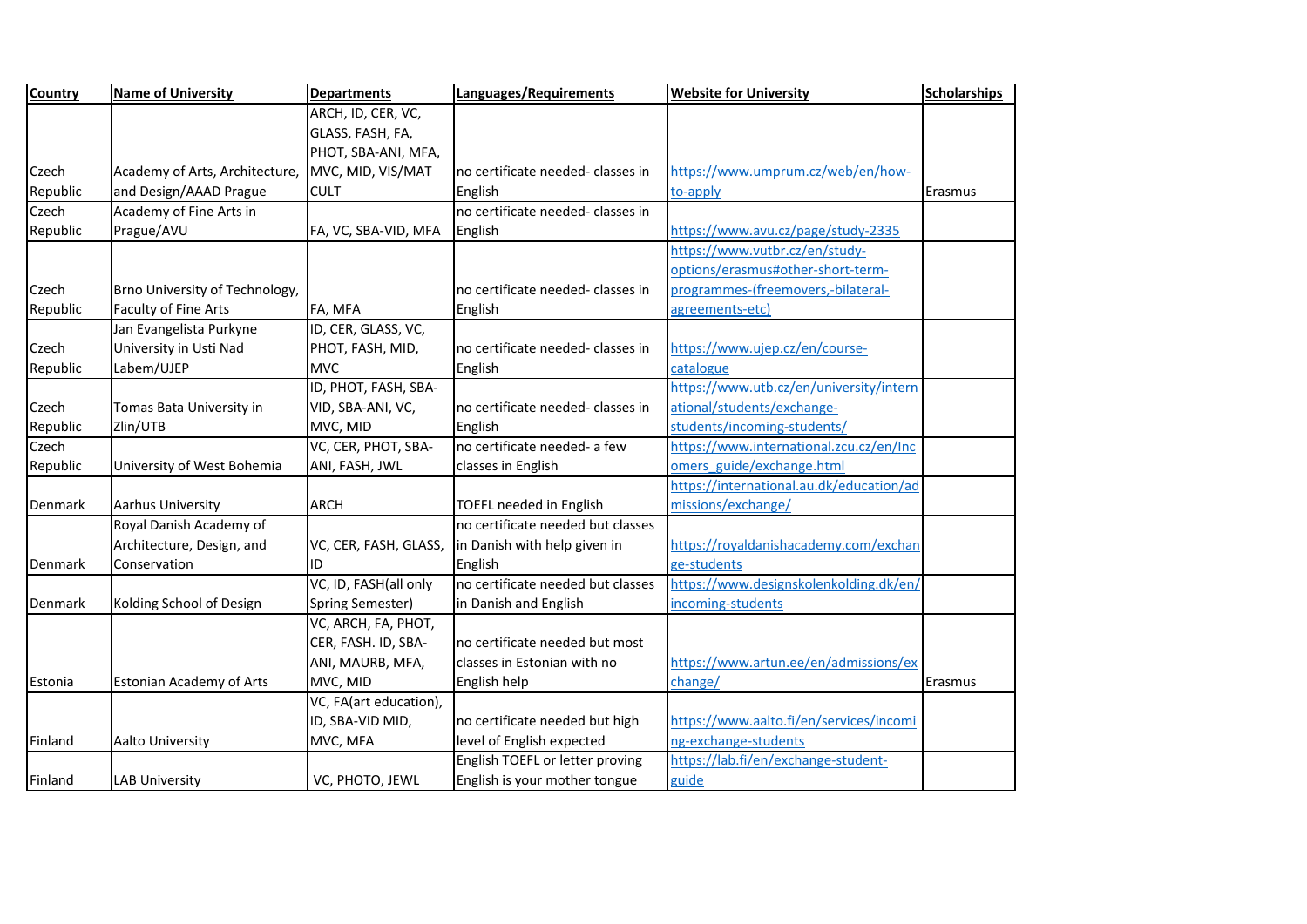| <b>Country</b> | <b>Name of University</b>                            | <b>Departments</b> | Languages/Requirements                | <b>Website for University</b>                | <b>Scholarships</b> |
|----------------|------------------------------------------------------|--------------------|---------------------------------------|----------------------------------------------|---------------------|
|                | Ecole Superieure de Beaux-                           |                    |                                       |                                              |                     |
|                | arts de Nantes                                       |                    | certificate in French B1- classes     | https://beauxartsnantes.fr/node/22792#       |                     |
| France         | Metropole/ENSBANM                                    | FA, PHOTO          | mostly in French, few in English      | section-3                                    |                     |
|                |                                                      |                    |                                       |                                              |                     |
|                | <b>Ecole Nationale Superieure</b>                    |                    | classes in French and must take       | https://www.beauxartsparis.fr/en/intern      |                     |
| France         | des Beaux-Arts de Paris/ENSBA FA, MFA                |                    | French course while there.            | ational/programme-echanges                   |                     |
|                |                                                      |                    |                                       | https://international.audencia.com/exch      |                     |
| France         | Audencia Group Nantes                                | VC, MVC            | classes in English and French         | ange-programmes/                             |                     |
|                | Ecole Superieure des Arts                            |                    | classes in French. No Certficate      | https://duperre.org/international/ecoles     |                     |
| France         | Appliques Duperre                                    | <b>FASH</b>        | needed.                               | -partenaires-1                               |                     |
|                | <b>Ecole Nationale Superieure</b>                    |                    | Classes in English and Frenchy        | http://www.versailles.archi.fr/index.php     |                     |
|                | d'Architecture de                                    |                    | French B1 certficate needed to        | ?page=international&categorie=internati      |                     |
| France         | Versaille/ENSA Versailles                            | <b>ARCH</b>        | apply                                 | onal accueil etrangers                       |                     |
|                |                                                      |                    |                                       |                                              |                     |
|                | <b>Ecole Nationale Superieure</b>                    |                    |                                       | https://www.paris-                           |                     |
|                | d'architecture de Paris-                             |                    | B1 French Certificate Needed-         | belleville.archi.fr/international/partir-en- |                     |
| France         | Belleville/ENSA Paris-Belleville                     | <b>ARCH</b>        | classes and Registration in French    | mobilite/procedures/                         |                     |
|                |                                                      |                    |                                       |                                              |                     |
|                | Ecole Europeanne Superieure                          |                    | requires French or English high       | https://www.eesi.eu/site/spip.php?articl     |                     |
| France         | de L'image/ EESI                                     | FA, PHOTO          | level certificate. Classes in French. | e1929                                        |                     |
|                | <b>Ecole Nationale Superieure</b>                    |                    |                                       | http://www.ensba-                            |                     |
|                | des Beaux-arts de Lyon/ENSBA                         | FA, VC, PHOT, MFA, | no certificate required but           | lyon.fr/page mobilite-entrante-              |                     |
| France         | Lyon                                                 | <b>MVC</b>         | registration and classes in French    | etudiants                                    |                     |
|                | Ecole Nationale Superieure                           |                    | need French or English B1             |                                              |                     |
| France         | d'art de Nancy/ENSA Nancy                            | FA, VC, ID         | certificate. Classes in French.       | https://ensad-nancy.eu/international/        |                     |
|                | Ecole Nationale Superieure                           | VC, PHOT, SBA-ANI, |                                       | https://www.ensad.fr/en/international/       |                     |
| France         | des arts decoratifs/ENSAD                            | FASH, FA, SBA-VID  | all classes in French                 | exchange-program-application                 |                     |
|                | Ecole Superieure d'art Toulon-                       |                    |                                       |                                              |                     |
|                | Provence-                                            |                    | French certification needed-          | http://www.esadtpm.fr/en/international       |                     |
| France         | Mediterranee/EPCC/ESADtpm                            | FA, MFA, ID, MID   | registration and classes in French    | /incoming-students-331.html                  |                     |
|                |                                                      |                    |                                       | http://esadmm.fr/ecole/echanges-             |                     |
|                | Ecole Nationale Des beaux-arts FA, SBA-ANI, SBA-VID, |                    | French certification needed-          | internationaux/sejours-d-etudes-             |                     |
| France         | de Marseilles/ESADMM                                 | PHOT, VC, ARCH     | registration and classes in French    | mobilite/                                    |                     |
|                | Ecole de Communication                               |                    | no certificate needed. Classes in     | https://www.ecv.fr/en/ecv/international      |                     |
| France         | Visuelle/ECV                                         | <b>VC</b>          | French but will provide tutor         | /exchange-programs/                          |                     |
|                | <b>Ecole Nationale Superieure</b>                    |                    | French B1 CECRL certificate           | https://ensa-dijon.fr/nous-                  |                     |
| France         | d'art de Dijon/ENSA Dijon                            | FA, MFA            | needed                                | rejoindre/international-students/            |                     |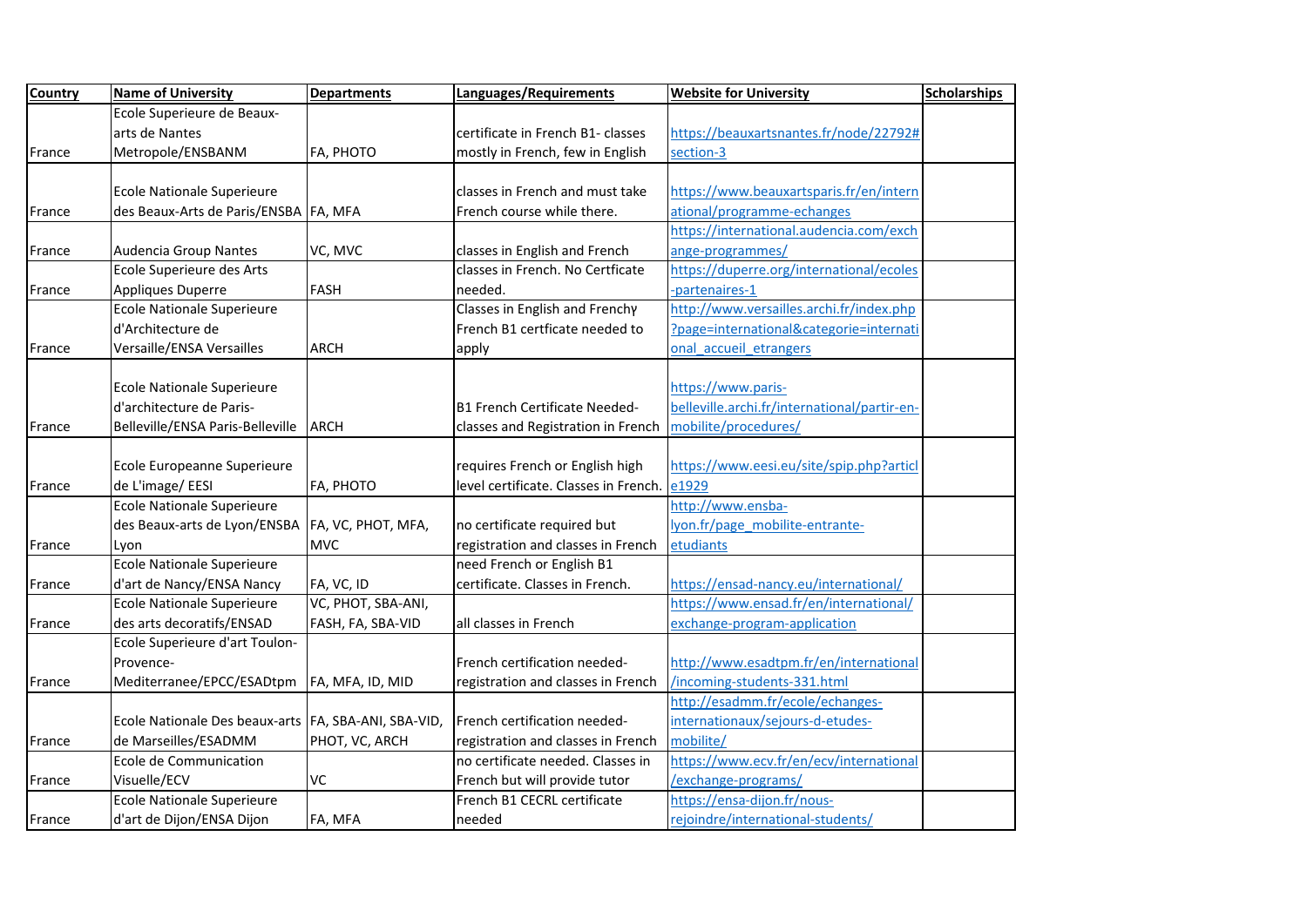| Country | <b>Name of University</b>         | <b>Departments</b>      | Languages/Requirements              | <b>Website for University</b>             | <b>Scholarships</b> |
|---------|-----------------------------------|-------------------------|-------------------------------------|-------------------------------------------|---------------------|
|         | <b>Ecole Nationale Superieure</b> |                         |                                     | https://www.paris-                        |                     |
|         | d'architecture of Paris val de    |                         | French A2 certificate needed.       | valdeseine.archi.fr/international/etudian |                     |
| France  | Seine/ENSA Paris Val de Seine     | <b>ARCH</b>             | Classes in English and French       | ts-entrants-incoming-students.html        |                     |
|         |                                   |                         |                                     | https://ensa-                             |                     |
|         | Ecole Nationale superieure        | PHOT, SBA-VID, SBA-     | French certificate needed and all   | bourges.fr/index.php/fr/etudes/internati  |                     |
| France  | d'art de Bourges                  | ANI                     | classes in French                   | onal                                      |                     |
|         |                                   |                         |                                     |                                           |                     |
|         | Ecole Superieure d'art et         |                         | French certificate needed and all   |                                           |                     |
| France  | Design le Havr-rouen/ESADHar      | VC, FA, MFA             | classes in French                   | website does not work                     |                     |
|         | <b>Ecole Nationale Superieure</b> |                         | no certificate needed but classes   | https://www.ensapc.fr/en/international/   |                     |
| France  | d'arts de Paris Cergy/ENSAPC      | FA                      | in French                           | international/                            |                     |
|         |                                   |                         |                                     | https://paris-                            |                     |
|         | <b>Ecole Nationale Superieure</b> |                         | need French B1 Certificate. Most    | malaquais.archi.fr/international/p/accue  |                     |
| France  | d'architecture Paris Malaquais    | <b>ARCH</b>             | classes French, some English        | il-des-etudiants-internationaux/          |                     |
|         | Ecole Nationale Superieure de     |                         |                                     |                                           |                     |
|         | Creation Industrielle/ENSCI les   |                         | need French certificate- classes in | https://www.ensci.com/international/st    |                     |
| France  | <b>Ateliers</b>                   | ID, FASH                | French                              | ages-echanges-/-erasmus                   |                     |
|         |                                   |                         |                                     | http://www.esa-paris.fr/la-               |                     |
|         | <b>Ecole Speciale</b>             |                         |                                     | pedagogie/foreign-students/exchange-      |                     |
| France  | d'Architecture/ESA                | <b>ARCH</b>             | need French certification- official | at-esa/?lang=fr                           |                     |
|         | Ecole Superieure d'art et de      |                         |                                     |                                           |                     |
|         | design de Reims/ESAD de           |                         |                                     | http://esad-reims.fr/partenaires/le-      |                     |
| France  | Reims                             | FA, ID, VC, MFA         | Classes in French                   | reseau-international/                     |                     |
|         |                                   |                         |                                     |                                           |                     |
|         | Ecole Superieure de Design,       |                         |                                     |                                           |                     |
|         | d'art Graphique et                |                         |                                     |                                           |                     |
|         | d'architecture interieure/ESAG    |                         |                                     | https://www.penninghen.com/school/in      |                     |
| France  | Penninhen Paris                   | VC                      | no certificate but French needed    | ternational                               |                     |
|         |                                   | ID, FA, CER, GLASS, VC, |                                     |                                           |                     |
|         | Haute ecole des arts du           | SBA-ANI, SBA-VID,       | No certificate needed but most      | http://www.hear.fr/admissions-            |                     |
| France  | Rhin/HEAR                         | MFA, MVC, MID           | classes in French                   | en/admission-exchange-students/           |                     |
|         | Institut superieure des arts de   |                         | French B1 Certificate needed.       |                                           |                     |
| France  | Toulouse/IsdaT                    | FA, VC                  | Classes in French                   | https://www.isdat.fr/international        |                     |
|         | L'ecole d'architecture de la      |                         |                                     | https://paris-                            |                     |
|         | Ville and des Territoires Paris-  |                         | French B2 certificate needed.       | est.archi.fr/international/mobilite-      |                     |
| France  | Est                               | <b>ARCH</b>             | Classes in French                   | enseignante-et-administrative             |                     |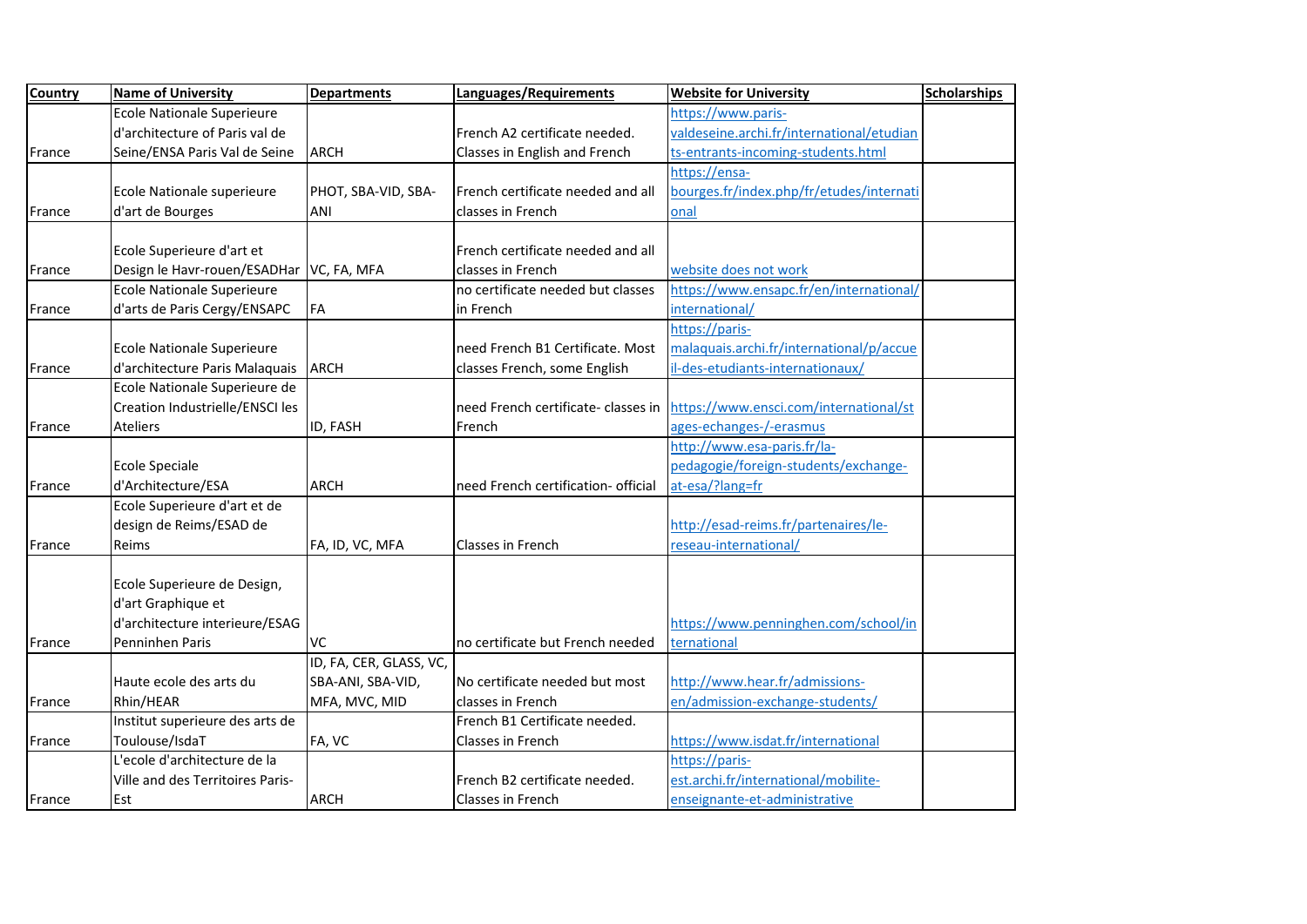| <b>Country</b> | <b>Name of University</b>                       | <b>Departments</b>     | Languages/Requirements             | <b>Website for University</b>             | <b>Scholarships</b> |
|----------------|-------------------------------------------------|------------------------|------------------------------------|-------------------------------------------|---------------------|
|                | L'ecole Superieure des Beaux-                   |                        | French certificate needed. Classes |                                           |                     |
| France         | Arts De Bordeaux/EBABX                          | FA, MFA                | in French.                         | https://www.ebabx.fr/en/node/195          |                     |
|                |                                                 |                        |                                    | https://www.strate.education/internatio   |                     |
|                |                                                 |                        | No certificate needed but classes  | nal/enrolment-request-exchange-           |                     |
| France         | Strate School of Design, Sevres ID, VC, SBA-ANI |                        | in French for design.              | student                                   |                     |
|                | <b>Ecole Nationale Superieure</b>               |                        |                                    | http://www.paris-                         |                     |
|                | d'architecture de Paris-La                      |                        | French B1 Certificate needed.      | lavillette.archi.fr/index.php?page=foreig |                     |
| France         | Villette/ENSAPLV                                | <b>ARCH</b>            | Classes in French                  | n-exchange-students                       |                     |
|                | <b>Ecole Nationale Superieure</b>               |                        | French certificate needed. Classes |                                           |                     |
| France         | d'art de Nice/Villa Arson                       | FA, MFA                | in French.                         | https://www.villa-arson.org/en/           |                     |
|                |                                                 |                        | Classes in English, no certificate |                                           |                     |
| France         | Paris College of Art                            | FA, VC, FASH, PHOTO    | needed                             | https://www.paris.edu/                    |                     |
|                |                                                 |                        |                                    | https://www.coburg-                       |                     |
|                |                                                 |                        |                                    | university.de/academic-                   |                     |
|                |                                                 |                        | German B1 certificate needed,      | studies/exchange-students-                |                     |
| Germany        | <b>Hochschule Coburg</b>                        | ARCH, ID               | classes in German                  | program.html                              |                     |
|                |                                                 |                        |                                    | https://www.b-                            |                     |
|                | Brandenburg University of                       |                        | Classes in English, English B1     | tu.de/en/international/incoming-          |                     |
| Germany        | Technology/HS Lausitz                           | <b>ARCH</b>            | certificate necessary              | exchange                                  |                     |
|                |                                                 |                        |                                    | https://adbk-                             |                     |
|                | Academy of Fine Arts                            |                        | TOEFL B1 needed in English, and    | nuernberg.de/en/apllication/application-  |                     |
| Germany        | Nuremberg/ADBK Nuremberg                        | FA                     | A1 needed in German                | and-acceptance-process/                   |                     |
|                | Kunsthochschule fur Medien                      |                        | German B2 level necessary - all    |                                           |                     |
|                | Koln/Academy of Meida Arts                      |                        | classes in German- no certificate  |                                           |                     |
| Germany        | Cologne                                         | FA, VIS/MAT CULT       | needed                             | https://en.khm.de/internationales/        |                     |
|                |                                                 |                        |                                    |                                           |                     |
|                |                                                 | VC, FA, ID, ARCH, SBA- | German Certificare needed. If not  | https://www.uni-                          |                     |
|                |                                                 | ANI, SBA-VID, MAURB,   | at B2 level, need to take German   | weimar.de/en/university/international/t   |                     |
| Germany        | Bauhaus-Universitat Weimar                      | MFA, MVC, MID          | course.                            | o-weimar/exchange-students/               |                     |
|                |                                                 |                        |                                    | https://www.uni-                          |                     |
|                |                                                 |                        |                                    | wuppertal.de/de/internationales/interna   |                     |
|                | Bergische Universitat                           |                        |                                    | tionale-studierende/bewerbung-            |                     |
| Germany        | Wuppertal                                       | ID                     | German needed                      | zulassung/gast-und-austauschstudium       |                     |
|                |                                                 |                        |                                    | https://www.hbk-                          |                     |
|                | Braunschweig University of                      |                        | No certificate needed but classes  | bs.de/en/studium/studienbewerbung/di      |                     |
| Germany        | Art, HBK                                        | FA, VC, ID             | lin German                         | plomstudiengang-freie-kunst/#a 0 13       |                     |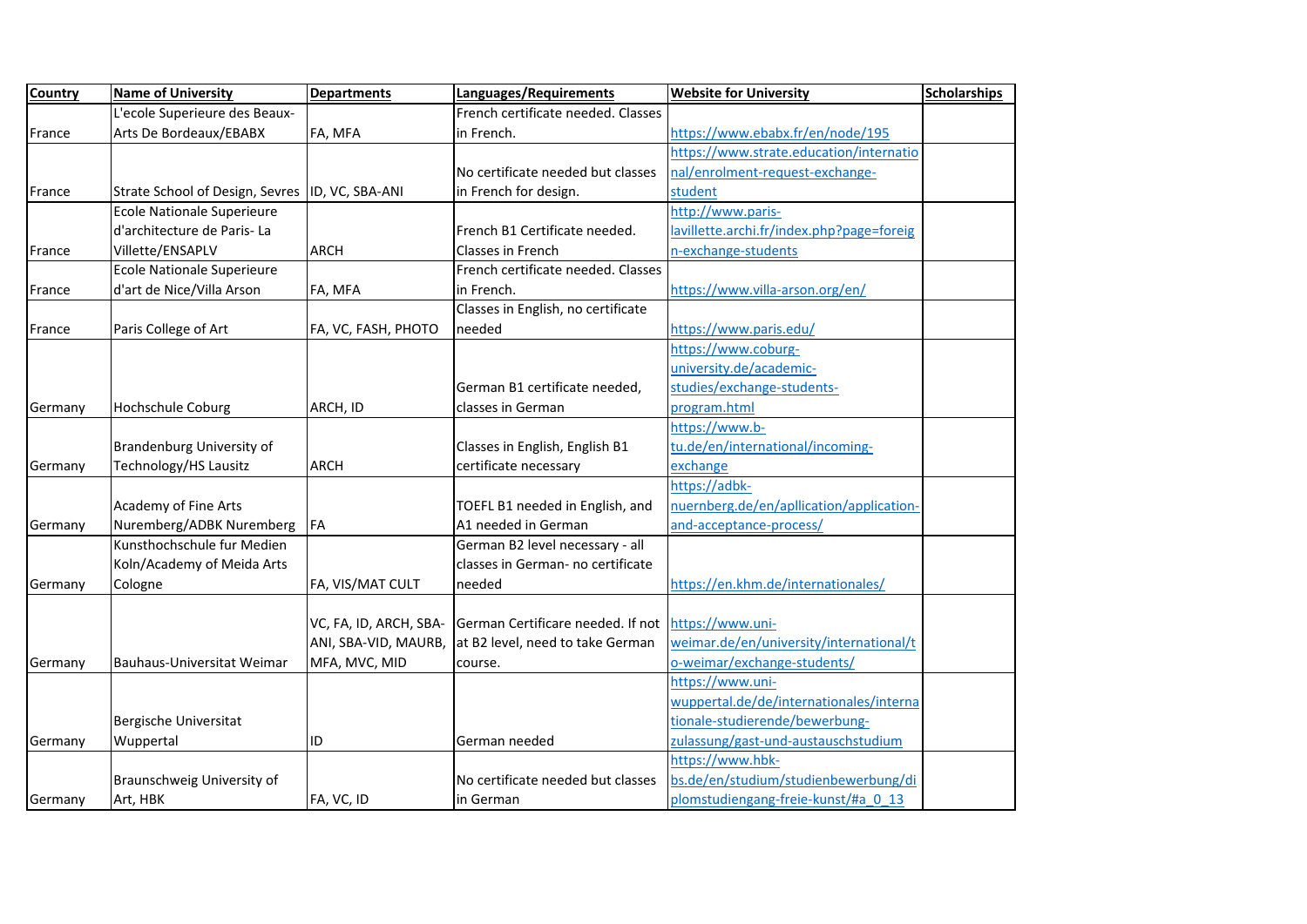| <b>Country</b> | <b>Name of University</b>                                    | <b>Departments</b>    | Languages/Requirements              | <b>Website for University</b>             | <b>Scholarships</b> |
|----------------|--------------------------------------------------------------|-----------------------|-------------------------------------|-------------------------------------------|---------------------|
|                |                                                              |                       |                                     |                                           |                     |
|                |                                                              | VC, ID, CER, FASH,    | Certificate in either English B2 or | https://www.burg-                         |                     |
|                | <b>Burg Giebichenstein</b>                                   | JWL, GLASS, FA, SBA-  | German B2 needed. Classes in        | halle.de/en/university/studying/internati |                     |
| Germany        | Kunsthochschule Halle                                        | ANI, SBA-VID, PHOT    | German.                             | onal-office/erasmus-exchange-students/    |                     |
|                |                                                              |                       |                                     | https://www.hs-                           |                     |
|                | Augsburg University of Applied                               |                       | No certificate needed - classes in  | augsburg.de/en/International/Exchange-    |                     |
| Germany        | Sciences                                                     | ARCH, VC, MVC         | English available                   | Students-1-2-Semester.html                |                     |
|                | University of Applied Sciences                               |                       |                                     |                                           |                     |
|                | and Arts                                                     |                       | certificate in either English B1 or | https://www.fh-                           |                     |
|                | Dortmund/Fachhochschule                                      |                       | German B1 needed. Classes in        | dortmund.de/en/international/welcome      |                     |
| Germany        | Dortmund                                                     | ID, VC, PHOT, SBA-VID | German                              | in-dortmund/exchange-students.php         |                     |
|                |                                                              |                       | certificate in B2 English needed,   | https://www.hs-                           |                     |
|                | Hochschule Mainz, University                                 |                       | classes in German with English      | mainz.de/studium/international/incomin    |                     |
| Germany        | of Applied Sciences Mainz                                    | VC, SBA-ANI           | translation help.                   | g/                                        | Erasmus             |
|                |                                                              |                       | Certificate in German B1 needed     | https://www.hs-                           |                     |
|                |                                                              |                       | for application. B2 by the time of  | hannover.de/internationales/wege-ins-     |                     |
| Germany        | Hochschule Hannover                                          | PHOTO                 | exchange                            | ausland/studierende/bewerbung/            |                     |
|                |                                                              |                       |                                     | https://www.folkwang-                     |                     |
|                | Folkwang Universitat der                                     |                       | Certificate of German B2 needed.    | uni.de/en/home/hochschule/internation     |                     |
| Germany        | kunste                                                       | ID, VC, PHOT          | Classes in German                   | al/                                       |                     |
|                |                                                              |                       |                                     | https://www.haw-                          |                     |
|                | Hamburg University of Applied                                | VC, FASH, SBA-VID,    | No certificate needed. Classes in   | hamburg.de/en/international/erasmus-      |                     |
| Germany        | Sciences/HAW Hamburg                                         | <b>SBA-ANI</b>        | English.                            | study-abroad/application-process/         |                     |
|                | Hochschule fur Bildende                                      |                       | No certificate needed. Classes      | https://www.hfbk-                         |                     |
|                | Kunste Dresden/Academy of                                    |                       | German. High level of German or     | dresden.de/en/studies/application/inter   |                     |
| Germany        | Fine arts Dresden/HfBk                                       | FA, VC, FASH          | English recommended.                | national-applicants/                      |                     |
|                |                                                              |                       |                                     |                                           |                     |
|                | Hochschule fur Gestaltung                                    |                       | no certificate needed. Classes in   | https://www.hfg-                          |                     |
|                | Offenbach am Main/Hfg                                        | ID, VC, FA, SBA-VID,  | German, and High level of           | offenbach.de/en/pages/international-      |                     |
| Germany        | Offenbach                                                    | PHOT                  | German or English recommended       | exchange#incoming-students                |                     |
|                | Hochschule fur Gestaltung                                    |                       |                                     | https://www.hfg-                          |                     |
|                | Schwabisch Gmuend/Hfg                                        |                       | no certificate needed. BA classes   | gmuend.de/studium/international-          |                     |
| Germany        | Gmuend                                                       | ID, VC, MID, MVC      | in English, MA Classes in German.   | students                                  | Erasmus             |
|                |                                                              |                       |                                     | https://www.hgb-                          |                     |
|                | Hochschule fur Grafuk und                                    |                       | No certificate needed. Classes in   | leipzig.de/en/study/internationalstudies  |                     |
| Germany        | Buchkunst Leipzig/HGB Leipzig   PHOT, FA, VC, SBA-ANI German |                       |                                     |                                           |                     |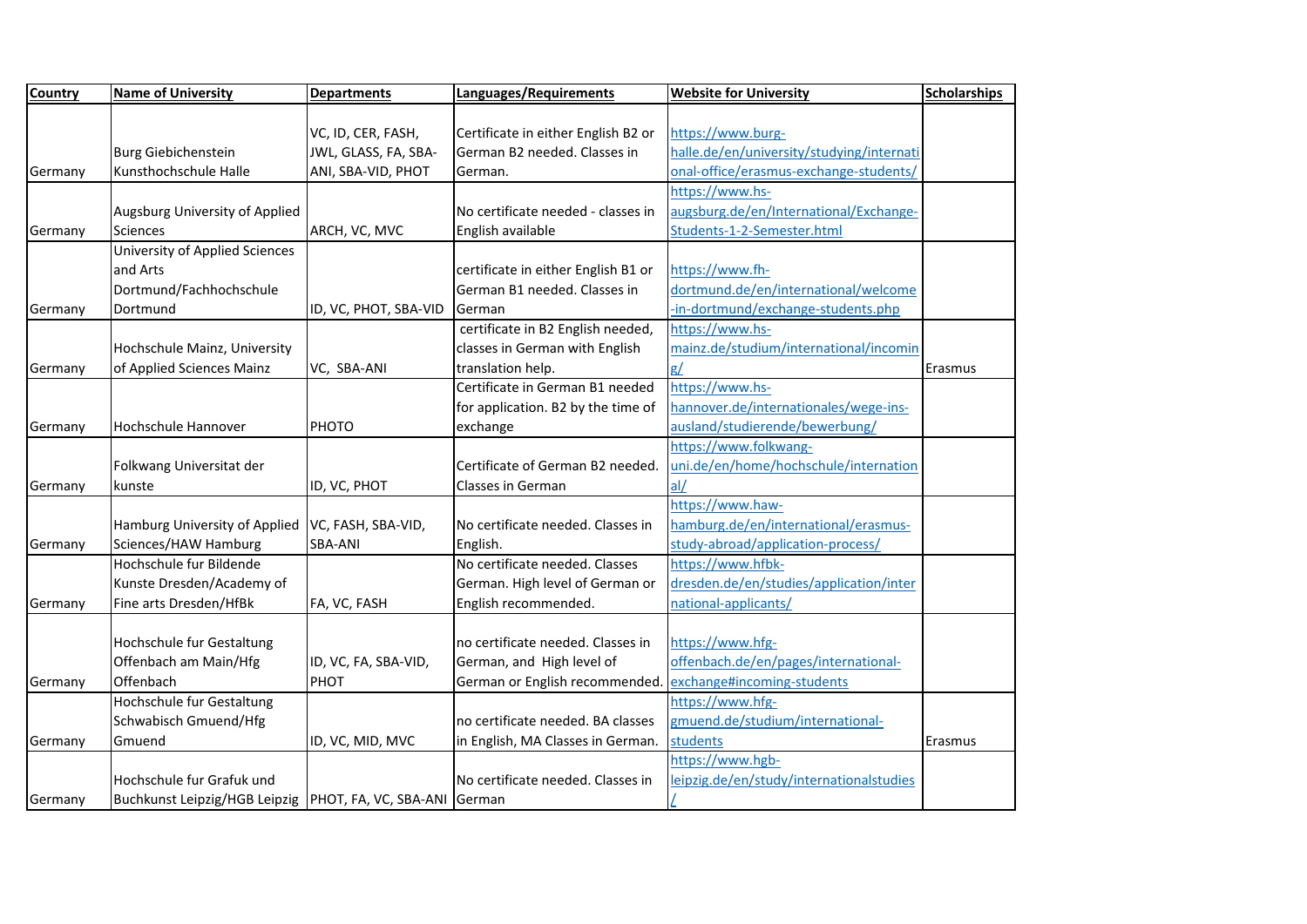| <b>Country</b> | <b>Name of University</b>             | <b>Departments</b>     | Languages/Requirements            | <b>Website for University</b>            | <b>Scholarships</b> |
|----------------|---------------------------------------|------------------------|-----------------------------------|------------------------------------------|---------------------|
|                |                                       |                        |                                   |                                          |                     |
|                | Hochschule fur Kunste im              |                        |                                   |                                          |                     |
|                | Sozialen, Ottersburg/HKS              |                        | no certificate but need letter    | https://www.hks-                         |                     |
|                | <b>University of Applied Sciences</b> |                        | about German language skills to   | ottersberg.de/EN/exchange/introductio    |                     |
| Germany        | and Arts in Ottersberg                | FA, MFA                | apply                             | n.php                                    |                     |
|                |                                       |                        |                                   |                                          |                     |
|                |                                       |                        |                                   | https://www.hs-                          |                     |
|                | Hochschule Koblenze/Koblenz           |                        |                                   | koblenz.de/en/rmc/international-         |                     |
| Germany        | <b>University of Applied Sciences</b> | CER, GLASS             | certificate of German B1 needed   | office/international-activities-rmc-wwc  |                     |
|                | Hochschule Niederrhein,               |                        |                                   | https://www.hs-                          |                     |
|                | Krefeld/University of Applied         |                        |                                   | niederrhein.de/international/exchange-   |                     |
| Germany        | Sciences Krefeld                      | VC, ID, CER, GLASS     | <b>Classes in German</b>          | erasmus/                                 |                     |
|                | Fachhochscule Dusseldorf,             |                        | Certificate in B1 English or      | https://hs-                              |                     |
|                | University of Applied Sciences,       |                        | German required. Classes in       | duesseldorf.de/prospectivestudents/exc   |                     |
| Germany        | Dusseldorf/HSD                        | <b>VC</b>              | German                            | hangestudents                            |                     |
|                |                                       |                        |                                   | https://www.hochschule-                  |                     |
|                | Hochschule Trier, Trier               |                        | no certificate needed- Classes    | trier.de/en/international/incomings/stud |                     |
|                | University of Applied                 |                        | given in German with English      | ents/studentin-incoming-exchange-        |                     |
| Germany        | Sciences/TUAS                         | VC, ARCH, JWL, FASH    | translation help                  | student                                  |                     |
|                |                                       |                        |                                   | https://www.htw-                         |                     |
|                | Hochschule fur Technik und            | VC, ID (only fall for  | classes given in both English and | berlin.de/en/international/incomings/inc |                     |
| Germany        | Wirtschaft Berlin/HTW Berlin          | both)                  | German                            | oming-exchange-students/                 |                     |
|                |                                       |                        |                                   | https://www.th-                          |                     |
|                | Fachhochschule Koln/TH Koln/          |                        |                                   | koeln.de/en/international office/exchan  |                     |
| Germany        | <b>KISD</b>                           | VC, ID                 | certificate in German Needed      | ge-students 21380.php                    |                     |
|                |                                       |                        |                                   | https://kh-                              |                     |
|                | Kunsthochschule Berlin-               | FA, VC, ID, FASH, MID, | no certificate needed- classes in | berlin.de/en/studies/international/inco  |                     |
| Germany        | Weissensee                            | MVC, MFA               | German                            | ming-exchange-students.html              |                     |
|                | Kunstakademie                         |                        |                                   | https://www.kunstakademie-               |                     |
|                | Munster/University of Fine            |                        |                                   | muenster.de/studium-und-                 |                     |
| Germany        | <b>Arts Munster</b>                   | FA                     | German B1 needed                  | lehre/internationale-beziehungen         |                     |
|                |                                       |                        |                                   | https://en.fh-                           |                     |
|                |                                       |                        |                                   | muenster.de/internationaloffice/interna  |                     |
|                | FH Munster/University of              | FA, PHOT, VC, SBA-     |                                   | tional students staff/a2-                |                     |
|                | <b>Applied Sciences</b>               | VID, SBA-ANI, FASH,    | Certificate in German B1 Needed.  | austauschmoeglichkeit-an-der-fh-         |                     |
| Germany        | Munster/MUAS                          | JWL, CER, GLASS        | Classes in German                 | muenster-neu.php                         |                     |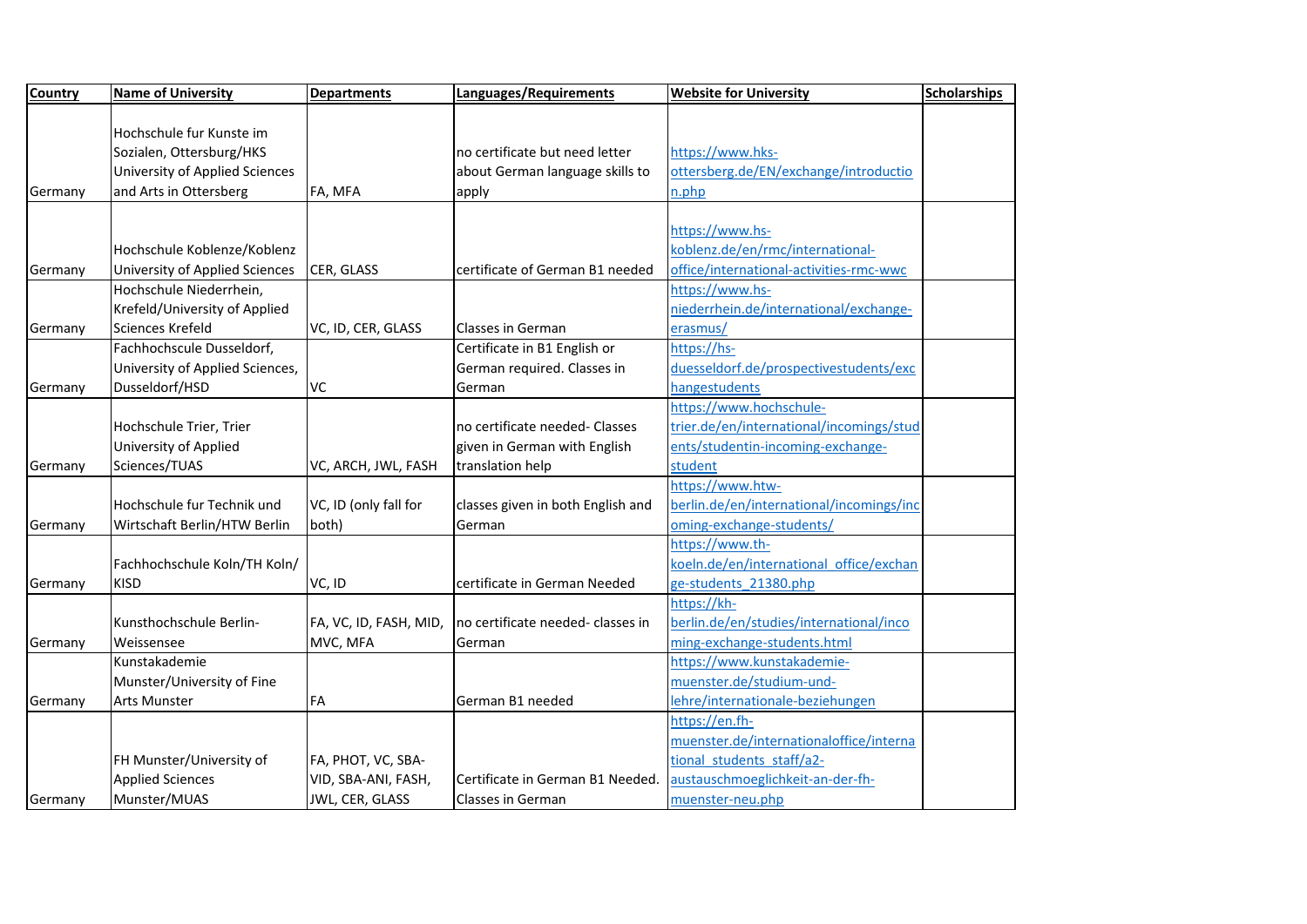| <b>Country</b> | <b>Name of University</b>    | <b>Departments</b>     | Languages/Requirements                       | <b>Website for University</b>                     | <b>Scholarships</b> |
|----------------|------------------------------|------------------------|----------------------------------------------|---------------------------------------------------|---------------------|
|                | Muthesius                    |                        |                                              |                                                   |                     |
|                | Kunsthochschule/Muthesius    |                        | no certificate needed. German                |                                                   |                     |
|                | University of Fine Arts and  |                        | classes but English high level               | https://fernweh.muthesius-                        |                     |
| Germany        | Design                       |                        | ID, VC, FA, CER, PHOTO enough for acceptance | kunsthochschule.de/exchange-students/             |                     |
|                |                              |                        |                                              |                                                   | <b>BA-750</b>       |
|                |                              |                        |                                              |                                                   | Euros               |
|                |                              |                        |                                              | https://www.hs-                                   | monthly, MA-        |
|                |                              |                        |                                              | pforzheim.de/international/studieren in 850s Euro |                     |
| Germany        | Hochschule Pforzheim         | ID, VC, MID, MFA       | TOEFL or IELTS B2 English needed.            | pforzheim/austauschstudierende                    | Monthly             |
|                |                              |                        | no certificate needed. German                |                                                   |                     |
|                |                              | ID, VC, PHOT, SBA-VID, | class mandatory. Classes given in            | https://international.h-da.de/en/your-            |                     |
| Germany        | Hochschule Darmstadt         | <b>SBA-ANI</b>         | German                                       | stay-at-h-da                                      |                     |
|                |                              |                        |                                              | https://www.abk-                                  |                     |
|                |                              |                        |                                              | stuttgart.de/en/internationales/incomin           |                     |
|                |                              |                        |                                              | gs/translate-to-english-programme-                | scholarship of      |
|                | Staatliche Akademie der      |                        | no certificate needed. Classes in            | students/translate-to-english-israel-             | 875 Euros a         |
| Germany        | Bildenden Kunste Stuttgart   | ARCH, FA, VC, ID       | <b>English and German</b>                    | scholarship.html                                  | month               |
|                |                              |                        | no certificate needed. Classes in            |                                                   |                     |
|                | Beuth Hochschule fur Technik |                        | German. German course offered                | https://www.beuth-                                |                     |
| Germany        | Berline/ BHT Berlin          | ARCH, SBA-VID          | there.                                       | hochschule.de/en/516                              |                     |
|                |                              |                        |                                              | https://www.en.fh-                                |                     |
|                | Fachhochschule Potsdam/FH    |                        |                                              | potsdam.de/application/exchange-                  |                     |
| Germany        | Potsdam                      | VC, ID, ARCH, SBA-VID  | B2 German certificate needed                 | students/                                         |                     |
|                |                              |                        |                                              | https://www.fh-                                   |                     |
|                | Fachhochschule Bielefeld/FH  |                        | B1 English certificate needed-               | bielefeld.de/en/international-                    |                     |
| Germany        | Bielefeld/UASBI              | PHOT, VC, MVC          | classes in English                           | office/incoming-exchange-students                 |                     |
|                |                              |                        |                                              | https://www.campusnet.hfbk-                       |                     |
|                |                              |                        |                                              | hamburg.de/scripts/mgrqispi.dll?APPNA ASA-free    |                     |
|                |                              |                        |                                              | ME=CampusNet&PRGNAME=EXTERNALP                    | housing and         |
|                |                              |                        |                                              | AGES&ARGUMENTS=-                                  | transportatio       |
|                | Hochschule fur bildende      |                        |                                              | N000000000000002,-N000320,-                       | n within            |
|                | Kunste Hamburg/HFBK          | ID, VC(both only       |                                              | A02%5FApplication#erasmus swiss eur               | Hamburg. No         |
| Germany        | Hamburg                      | Spring Semester)       | English classes                              | opean mobility                                    | school fees         |
|                |                              |                        | A1 Certificate+German Course                 |                                                   |                     |
|                |                              |                        | required, or C1 German                       | https://www.uni-                                  |                     |
|                |                              |                        | Certificate with no course.                  | stuttgart.de/en/university/international/         |                     |
| Germany        | Universitat Stuttgart        | <b>ARCH</b>            | Classes in German                            | service/                                          |                     |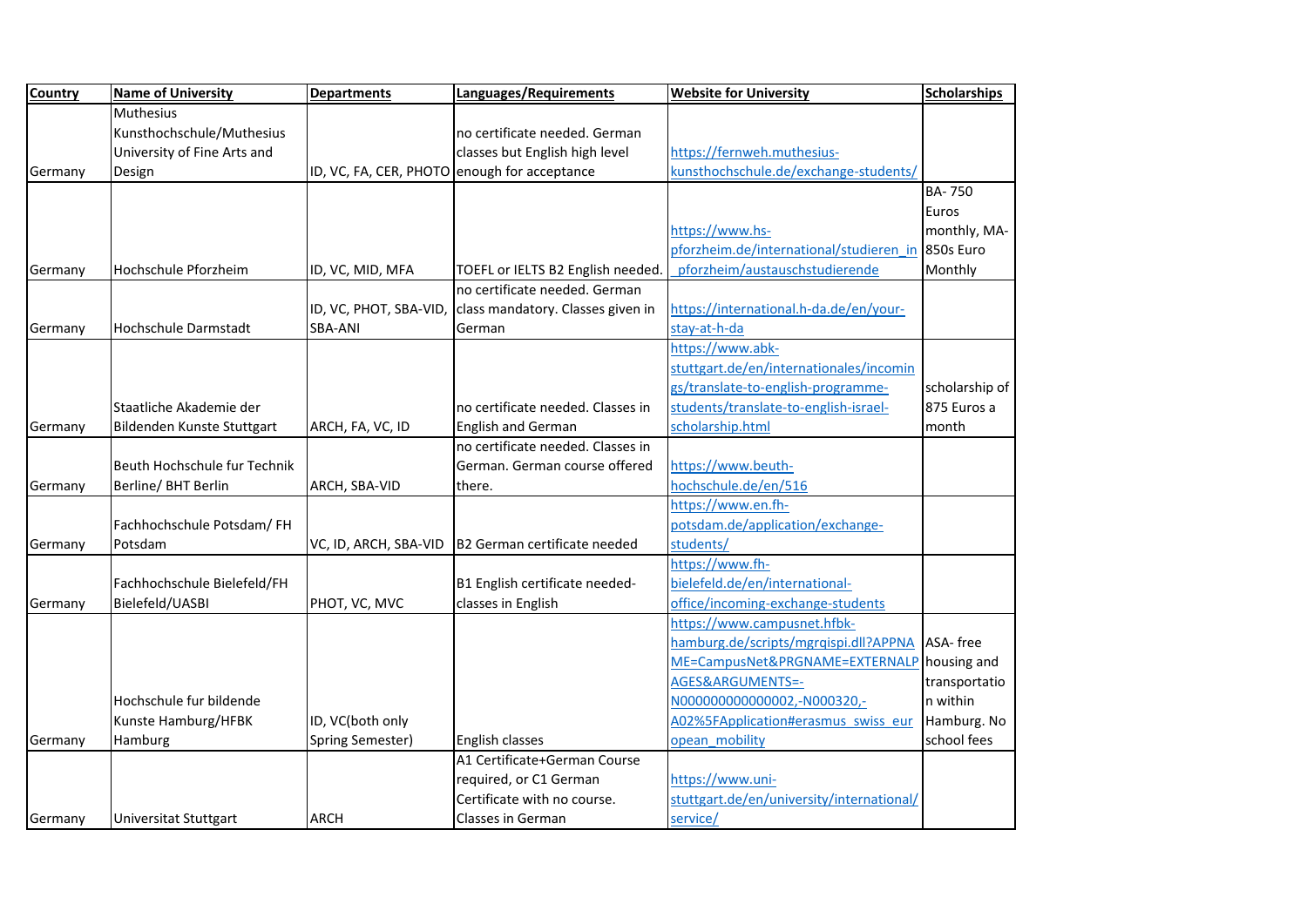| <b>Country</b> | <b>Name of University</b>        | <b>Departments</b>     | Languages/Requirements            | <b>Website for University</b>             | <b>Scholarships</b> |
|----------------|----------------------------------|------------------------|-----------------------------------|-------------------------------------------|---------------------|
|                |                                  |                        |                                   |                                           |                     |
|                |                                  |                        | Courses in English and German. If | https://www.hfk-                          |                     |
|                | Hochschule fur Kunste            |                        | you want a program that's only in | bremen.de/en/t/auslandsstudium-der-       |                     |
| Germany        | Bremen/HFK Bremen                | FA, ID, VC, FASH, MFA  | German, certificate needed        | hfk-bremen/n/exchange-students            |                     |
|                |                                  |                        |                                   | https://www.uni-                          |                     |
|                |                                  |                        |                                   | kassel.de/uni/en/international-           |                     |
|                |                                  |                        |                                   | service/coming-to-kassel/exchange-        |                     |
|                |                                  |                        | Classes in German. Need either    | studies-at-the-university-of-kassel/with- |                     |
|                |                                  |                        | German or English Certificate to  | an-exchange-program-erasmus-and-          |                     |
| Germany        | Universitat Kassel               | VC, ID, ARCH, FA       | apply                             | partner-university                        |                     |
|                |                                  |                        |                                   | https://www.udk-                          |                     |
|                |                                  |                        |                                   | berlin.de/en/service/international-       |                     |
|                | Universitat der Kunste           |                        | no certificate needed, classes in | office/exchange/student-exchange-         |                     |
| Germany        | Berlin/UDK Berlin                | VC, ID, ARCH, FA       | German, few in English            | programme/studying-in-berlin/             |                     |
|                |                                  |                        |                                   | https://www.hfg-                          |                     |
|                |                                  |                        |                                   | karlsruhe.de/international/incomings/inf  |                     |
|                | Karlsruhe University of Arts     | VC, FA, ID, PHOTO,     | no Certificate needed. English    | ormationen-fuer-internationale-           |                     |
| Germany        | and Design/Hfg Karlsruhe         | <b>SBA-ANI</b>         | classes                           | bewerberinnen/                            |                     |
|                |                                  |                        |                                   | https://www.hs-                           |                     |
| Germany        | Hochshule Anhalt                 | MURB, VC, ID           | Classes in English                | anhalt.de/en/international/studyexchan    |                     |
|                | Aristotle University of          |                        |                                   | http://international-                     |                     |
| Greece         | Thessaloniki                     | SBA-VID, ARCH, VC      | English classes                   | relations.auth.gr/en/practical info       |                     |
|                |                                  | FASH, ARCH, GLASS,     |                                   |                                           |                     |
|                |                                  | ID, SBA-ANI, VC,       |                                   |                                           |                     |
|                | Moholy Nagy University of Art    | PHOT, CER, JWL, MVC,   | B2 English Certificate needed or  | https://mome.hu/en/nemzetkozi-            |                     |
| Hungary        | and Design Budapest/MOME         | <b>MID</b>             | fluent Hungarian                  | mobilit%C3%A1sok                          |                     |
|                |                                  | FASH, VC, ID, FA, MVC, | BA Courses in Icelandic, MA in    |                                           |                     |
| Iceland        | Iceland University of the Arts   | <b>MID</b>             | English, no certificate needed    | https://www.lhi.is/en/node/6861           |                     |
|                |                                  | ARCH, ID, FASH, VC,    |                                   |                                           |                     |
|                |                                  | SBA-ANI, SBA-VID,      |                                   | https://anu.edu.in/programmes/overvie     |                     |
| India          | <b>Anant National University</b> | MID, MURB              | English classes                   | w/                                        |                     |
|                |                                  |                        |                                   | https://cept.ac.in/international-         |                     |
| India          | <b>CEPT University</b>           | <b>ARCH</b>            | English classes                   | office/current-collaborations             |                     |
|                |                                  | ID, VC, CER, GLASS,    |                                   |                                           |                     |
|                | National Institute of Design     | FASH, SBA-VID, SBA-    |                                   | https://www.nid.edu/academics/interna     |                     |
| India          | Ahmedabad/NID                    | ANI                    | English classes                   | tional-programmes                         |                     |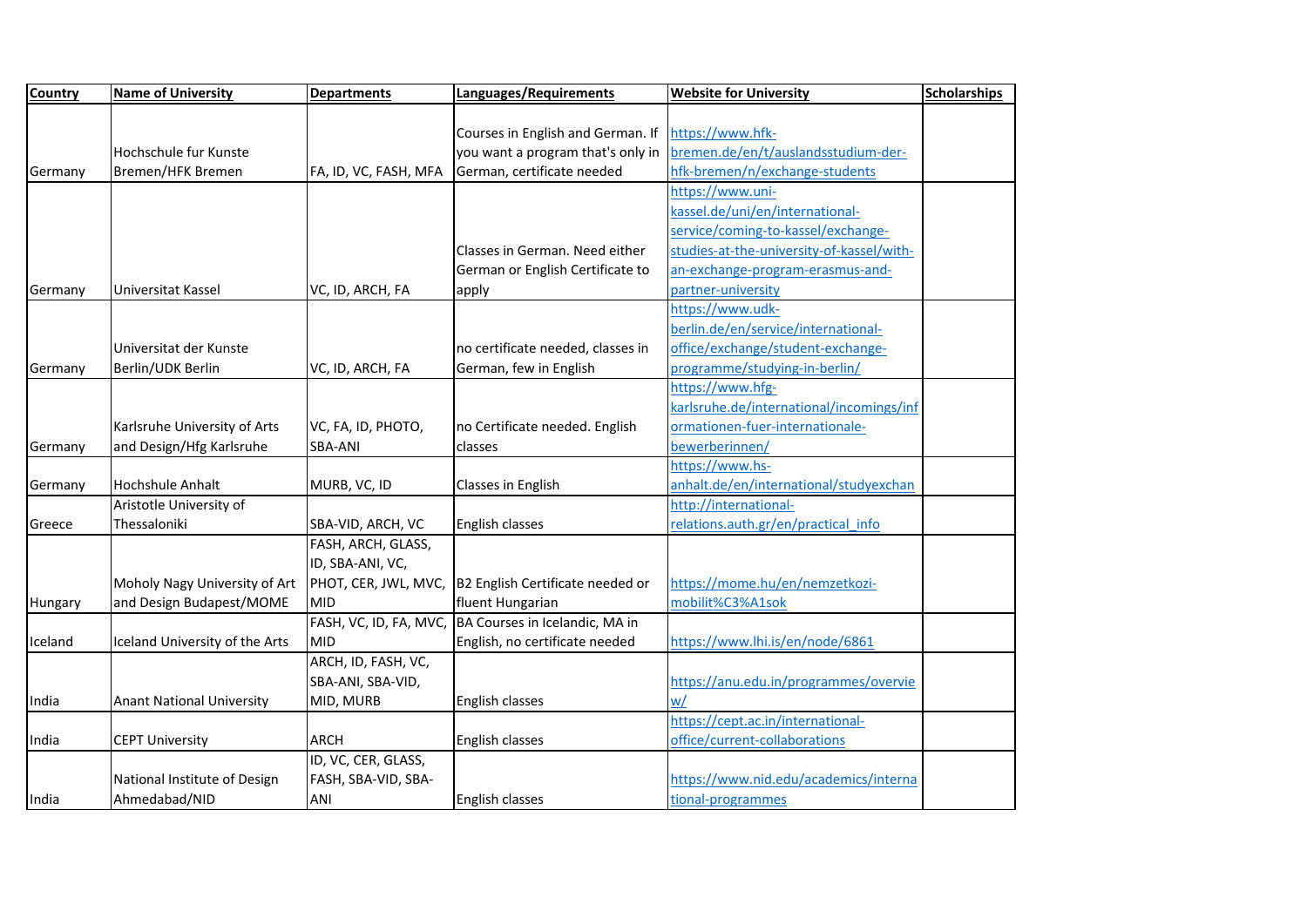| <b>Country</b> | <b>Name of University</b>              | <b>Departments</b>                          | Languages/Requirements               | <b>Website for University</b>               | <b>Scholarships</b> |
|----------------|----------------------------------------|---------------------------------------------|--------------------------------------|---------------------------------------------|---------------------|
|                | National Institute of Design           |                                             |                                      |                                             |                     |
| India          | Haryana                                | VC, ID, FASH                                | English classes                      | https://www.nidh.ac.in/                     |                     |
|                | Srishti Manipal Institute of Art,      | VC, SBA-ANI, MFA,                           |                                      | http://srishtimanipalinstitute.in/internati |                     |
| India          | Design, and Technology                 | <b>MVC</b>                                  | English classes                      | onal-center                                 |                     |
|                | National College of Arts and           | FA, CER, ID, VC, FASH,                      | English B1 or B2 certificate,        | https://www.ncad.ie/study-at-               |                     |
| Ireland        | Design Dublin/NCAD Dublin              | JEWL, GLASS MFA                             | depending on the program             | ncad/exchange/                              |                     |
|                | Accademia Albertina di Belle           |                                             | Certificate in A2 Italian needed.    | https://www.albertina.academy/erasmu        |                     |
| Italy          | Arti di Torino                         | FA                                          | Classes in Italian                   | s/                                          |                     |
|                |                                        |                                             |                                      |                                             |                     |
|                |                                        |                                             | Certificate in Italian B2 or English |                                             |                     |
|                |                                        |                                             | B2 Needed to apply, Both English     | https://www.uniroma1.it/en/pagina-          |                     |
| Italy          | Sapienza University of Rome            | ARCH, ID                                    | and Italian classes available.       | strutturale/home                            |                     |
|                |                                        |                                             |                                      | https://alchimia.it/education-alchimia-     |                     |
|                | Alchimia Contemporary                  |                                             |                                      | jewellery-making-courses/exchange-          |                     |
| Italy          | Jewellery School- Firenze              | JWL, FA (both only Fall) Classes in English |                                      | program-jewellery-courses                   |                     |
|                |                                        |                                             |                                      | https://www.unibz.it/en/applicants/inte     |                     |
|                |                                        |                                             |                                      | rnational/incoming-exchange-                |                     |
|                | Free University of Bozen-              |                                             |                                      | students/bilateral-agreements-              |                     |
| Italy          | Bolzano                                | ID, VC, MID, MVC                            | English classes                      | programme/                                  |                     |
|                |                                        |                                             |                                      | https://www.polimi.it/en/exchange-          |                     |
|                |                                        | ID, VC, ARCH, FASH,                         | No Certificate needed- Italian       | students-incoming/exchange-                 |                     |
| Italy          | Politecnico di Milano                  | MID, MVC                                    | course given                         | programmes/                                 |                     |
|                |                                        |                                             |                                      | https://international.polito.it/it/ammissi  |                     |
| Italy          | Politecnico di Torino                  | <b>ARCH</b>                                 | taught in English                    | one/programmi di mobilita                   | Erasmus             |
|                | Roma Tre                               |                                             |                                      | https://portalestudente.uniroma3.it/en/i    |                     |
|                | University/Universita degli            |                                             | taught in Italian- few courses in    | nternational-mobility/exchange-             |                     |
| Italy          | studi Roma Tre                         | <b>ARCH</b>                                 | English                              | students-within-bilateral-agreements/       |                     |
|                |                                        |                                             |                                      | https://abaroma.it/2021/05/28/protocol      |                     |
|                | Rome Academy of Fine                   |                                             |                                      | lo-n-12683-del-26-05-2021-oggetto-          |                     |
|                | Arts/Accademia di Belle Arti di        |                                             | Italian or English at a high level.  | new-procedure-for-non-ue-incoming-          |                     |
| Italy          | Roma                                   | FA, VC, ID, CER                             | Classes in Italian                   | erasmus-students/                           |                     |
|                |                                        |                                             | Italian B1 Certificate needed-       | http://www.iuav.it/studenti/MOBILITY/I      |                     |
| Italy          | Universita luav di Vinezia             | VC, FA, FASH, ARCH                          | classes all in Italian               | NCOMING-S/how-to-app/                       |                     |
|                |                                        |                                             |                                      | http://www.unife.it/it/menu-                |                     |
|                |                                        |                                             | no certificate needed- classes in    | profilati/international-                    |                     |
| Italy          | Universita degli studi di Ferrara ARCH |                                             | Italian and English                  | students/incoming-mobility                  |                     |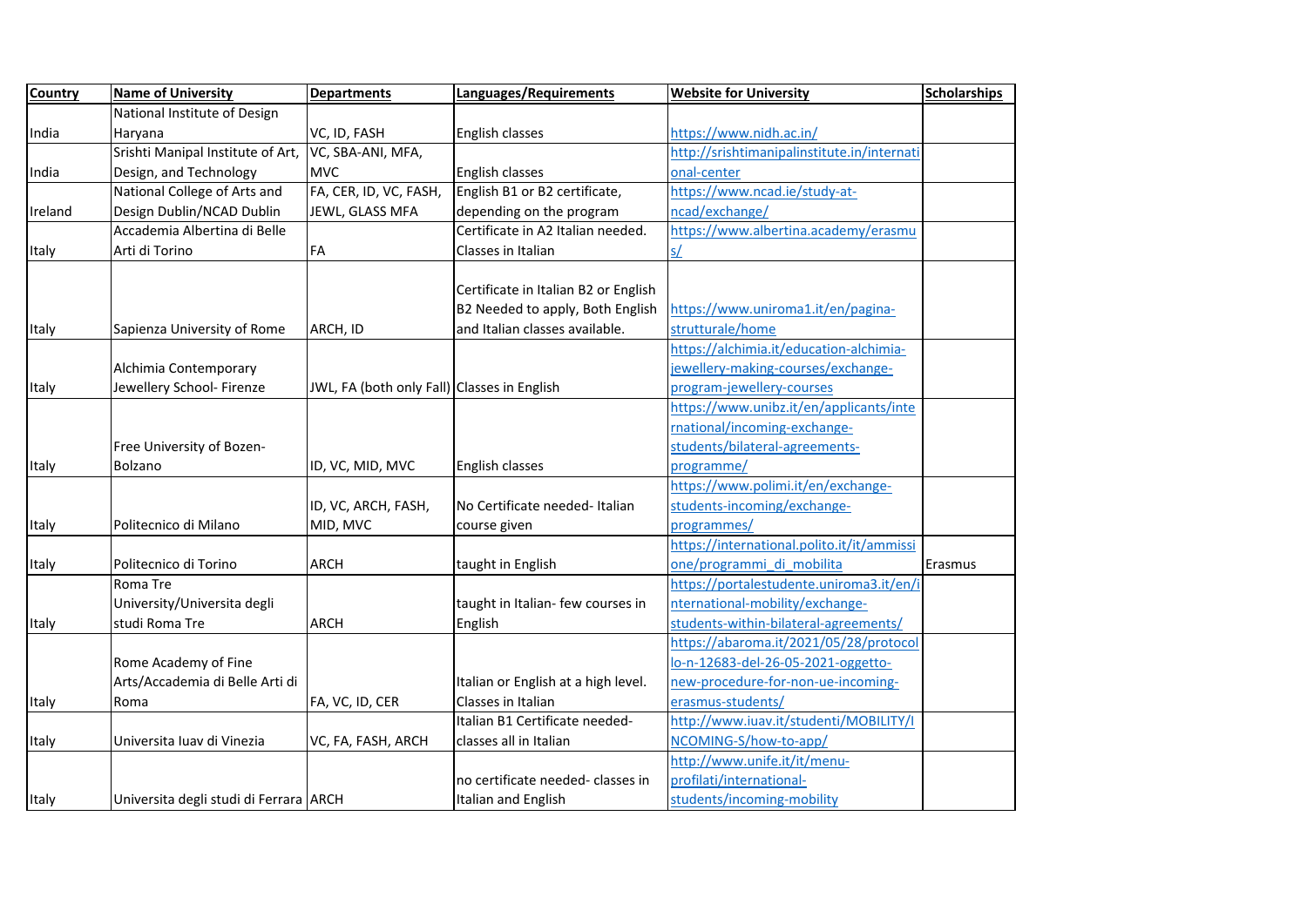| <b>Country</b>      | <b>Name of University</b>            | <b>Departments</b>              | Languages/Requirements               | <b>Website for University</b>             | <b>Scholarships</b> |
|---------------------|--------------------------------------|---------------------------------|--------------------------------------|-------------------------------------------|---------------------|
|                     |                                      |                                 |                                      | https://www.naba.it/en/student-           |                     |
|                     | Nuova Accademia di Belle Arti        |                                 | Certificate of English B2 or Italian | services/erasmus-international-           |                     |
| Italy               | Milano/NABA                          | ID, VC, FASH, FA                | B1 needed                            | exchange-programmes                       |                     |
|                     |                                      | FASH(only Spring),              |                                      | https://www.hikohiko.jp/en/about inter    |                     |
| Japan               | Hiko Mizuno College of Jewelry JEWL  |                                 | English courses                      | national                                  |                     |
|                     |                                      |                                 | Courses in Japanese but              | https://global.geidai.ac.jp/inter program |                     |
|                     |                                      | FA, CER, GLASS, ID, VC,         | Professors speak English. No         | /prospective students/exchange studen     |                     |
| Japan               | Tokyo University of Arts             | ARCH, MFA                       | certificate needed.                  | ts/                                       |                     |
|                     |                                      |                                 |                                      | https://www.uni.li/en/university/service  |                     |
| Liechtenstei        |                                      |                                 |                                      | s/international/for-visiting-students-    |                     |
| n                   | University of Liechtenstein          | <b>ARCH</b>                     | English B2 Certificate needed        | 1/for-visiting-students/#gsc.tab=0        |                     |
|                     |                                      | CER, PHOT, ARCH, FA,            |                                      |                                           |                     |
|                     |                                      | VC, FASH, ID, SBA-ANI,          | Classes in English. No certificate   | https://www.vda.lt/en/exchange-           |                     |
| Lithuania           | <b>Vilnius Academy of Arts</b>       | MVC, MID                        | needed                               | studies/about                             |                     |
|                     |                                      |                                 | need Spanish Certificate-            | https://www.anahuac.mx/en/internatio      |                     |
| Mexico              | Universidad Anahuac                  | ARCH, VC, ID, FA                | application in Spanish               | nal-exchange-programs                     |                     |
|                     |                                      |                                 |                                      |                                           |                     |
|                     | Universidad Iberoamericana,          | ARCH, ID, VC, FASH,             | Spanish required- will take a        | https://ibero.mx/international-students-  |                     |
| Mexico              | Ciudad de Mexico/IBERO               | SBA-ANI, SBA-VID                | placement test to get into courses   | en-intro                                  |                     |
|                     | Faculty of Fine Arts, University     |                                 |                                      |                                           |                     |
|                     | Montenegro of Montenegro             | FA, VC                          |                                      | https://www.ucg.ac.me/flu                 |                     |
|                     | ArtEz University of the              |                                 |                                      | https://www.artez.nl/en/study-at-         |                     |
|                     | Arts/AKI Academy of Visual           | ID, VC, PHOT, FA, SBA-          | English TOEFL or English B2          | artez/application-and-                    |                     |
|                     | Netherlands Arts and Design          | ANI                             | certificate                          | admission/exchange                        |                     |
|                     |                                      |                                 |                                      |                                           |                     |
|                     |                                      |                                 | Courses in English. You have to      |                                           |                     |
|                     |                                      |                                 | send English spoken video for        | https://www.designacademy.nl/p/study-     |                     |
|                     | Netherlands Design Academy Eindhoven | ID, CER, FASH                   | application in order to check level  | at-dae/student-life/exchange              |                     |
|                     |                                      |                                 |                                      |                                           |                     |
|                     |                                      | FA, GLASS, VC, PHOT,            | English IELTS with a 6.0 certificate | https://rietveldacademie.nl/en/page/83    |                     |
|                     | Netherlands Gerrit Rietveld Academie | ARCH, ID                        | needed. Classes in English           | 7/exchange                                |                     |
|                     |                                      | VC(Fall), ID(spring),           | classes in Dutch. No certificate     |                                           |                     |
|                     | <b>HKU University of the Arts</b>    | FA, FASH(spring), SBA-          | needed. English translation help     | https://studentportal.hku.nl/homeen/co    |                     |
| Netherlands Utrecht |                                      | ANI, SBA-VID                    | given.                               | urses/exchange-course-catalogue.htm       |                     |
|                     | Royal Academy of Art the             |                                 | English certificate needed- IELTS    | https://www.kabk.nl/en/programmes/ex      |                     |
|                     | Netherlands Hague/KABK               | VC, FA, PHOT, FASH, ID or TOEFL |                                      | change/incoming-students                  |                     |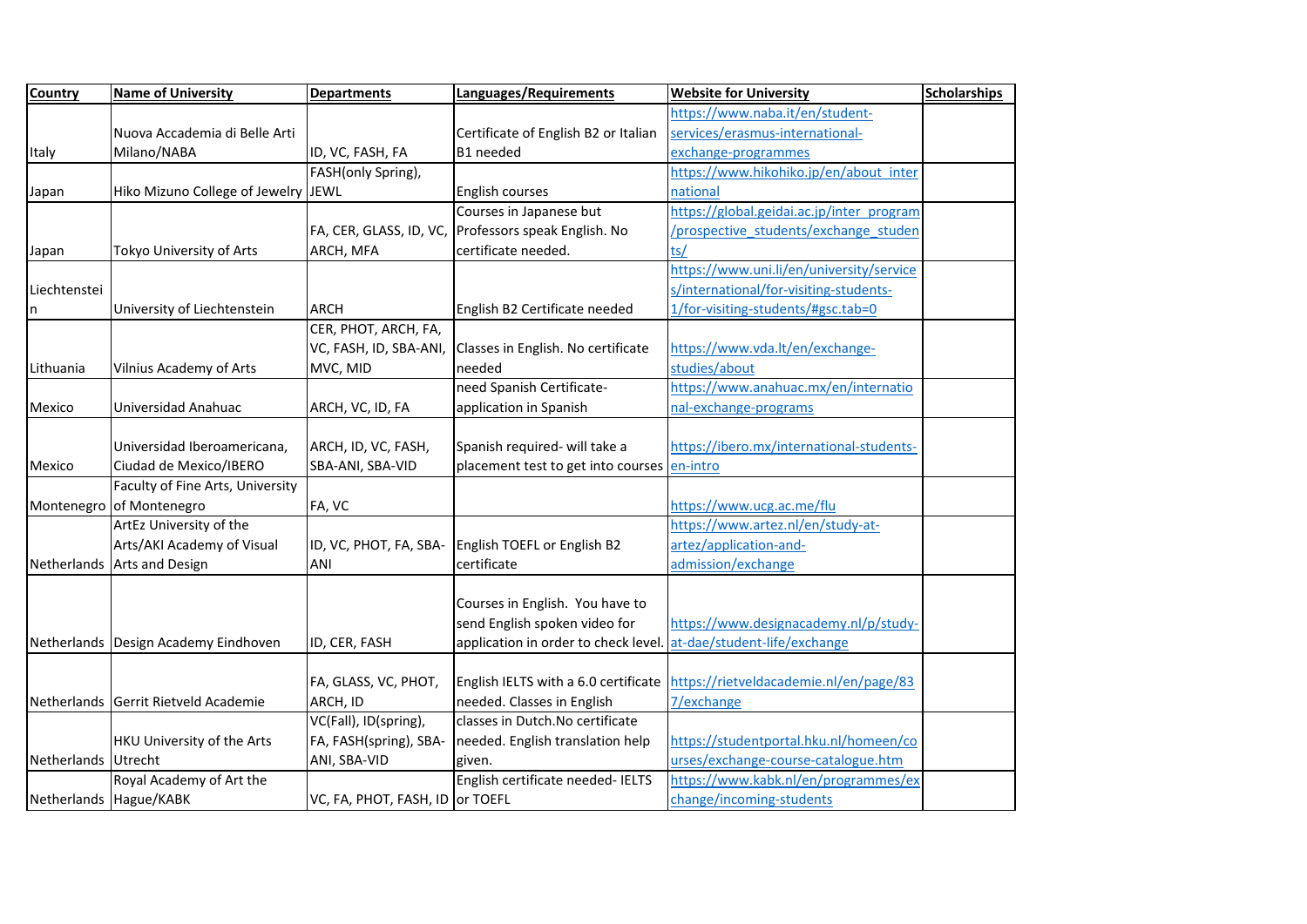| <b>Country</b> | <b>Name of University</b>                  | <b>Departments</b>      | Languages/Requirements             | <b>Website for University</b>            | <b>Scholarships</b> |
|----------------|--------------------------------------------|-------------------------|------------------------------------|------------------------------------------|---------------------|
|                |                                            |                         | English B2 certificate needed for  |                                          |                     |
|                |                                            |                         | English Courses and some courses   |                                          |                     |
|                |                                            | FA, VC, PHOT, SBA-      | taught in Dutch with English       | https://www.wdka.nl/admissions/excha     |                     |
|                | Netherlands Willem de Kooning Academy      | ANI, ID, FASH           | translation help.                  | nge-programmes-wdka                      |                     |
|                |                                            |                         | B2 English Certificate - TOEFL or  | https://www.uib.no/en/exchange-          |                     |
| Norway         | University of Bergen/UIB                   | FA, VC                  | equivalent                         | courses                                  |                     |
|                | Bergen School of                           |                         | English classes. No Certficate     | https://bas.org/en/utveksling/incoming-  |                     |
| Norway         | Architecture/BAS                           | <b>ARCH</b>             | needed                             | exchange/                                |                     |
|                |                                            |                         |                                    |                                          |                     |
|                | Norwegian University of                    |                         | English TOEFL needed- classes in   | https://www.ntnu.edu/studies/exchang     |                     |
| Norway         | Science and Technology/NTNU   FA, ARCH, ID |                         | English                            |                                          |                     |
|                | Universidad Peruana de                     |                         | Spanish B1 certificate needed.     |                                          |                     |
| Peru           | Ciencias Aplicadas/UPC                     | ARCH, FASH, VC, PHOT    | Classes in English and Spanish     | https://internacional.upc.edu.pe/        |                     |
|                |                                            |                         |                                    | https://www.asp.wroc.pl/?module=Stati    |                     |
|                | E. Geppert Academy of Art and              |                         |                                    | cContent&controller=Main&id=1204&        |                     |
|                | Design in Wroclaw/ASP                      | FA, GLASS, CER, ID,     | English B2 Certificate needed.     | seoName=ERASMUS%2B+PROGRAMME+            |                     |
| Poland         | Wroclaw                                    | MFA, MID                | Classes in english                 | AND+BILATERAL+AGREEMENTS                 | Erasmus             |
|                |                                            |                         | Certificate of B1 English needed.  |                                          |                     |
|                | Jan Matejko Academy of Fine                |                         | Classes in Polish with English     | https://www.asp.krakow.pl/internationa   |                     |
| Poland         | Arts in Krakow                             | FA, VC, ID              | translation help.                  | l/erasmus-international/how-to-apply     |                     |
|                | Academy of Fine Arts in                    |                         | English B1 certficate needed.      | https://asp.waw.pl/eng/erasmus-and-      |                     |
| Poland         | Warsaw                                     | ID, FA, FASH(fall only) | Classes in English and Polish      | exchange-students/                       | Erasmus             |
|                | University of                              | FA, VC, ARCH, FASH,     | English or Portuguese B1           | https://estudanteinternacional.ulisboa.p |                     |
| Portgual       | Lisbon/Universidade de lisboa              | ID, MVC, MID            | Certificate needed                 | t/index-en.html                          |                     |
|                | Esad Arte and Design/Escola                |                         |                                    |                                          |                     |
| Portgual       | superior de artes e design                 | VC, FASH                | Portuguese classes                 | https://esad.pt/pt/internacional         |                     |
|                | Universidade Lusofona de                   |                         |                                    |                                          |                     |
|                | Humanidades e                              |                         | English B2 or Portuguese B2        | https://www.ulusofona.pt/en/admission    |                     |
| Portgual       | Tecnologias/COFAC                          | ARCH, SBA-VID, VC       | certificate needed                 | s/international-students                 |                     |
|                |                                            |                         | no certificate needed. Most        |                                          |                     |
|                |                                            |                         | classes in Portuguese. Some in     | https://sigarra.up.pt/up/en/web base.g   |                     |
| Portgual       | University of Porto                        | ARCH(fall)              | English                            | era pagina?p pagina=122248               |                     |
|                |                                            | JEWL, CER, FA, Fash,    |                                    |                                          |                     |
|                |                                            | ID, Glass, VC, PHOTO,   | Classes in Russian but no          |                                          |                     |
|                | St. Petersburg Stieglitz State             | ARCH, SBA- VID and      | certificate needed. Application in |                                          |                     |
| Russia         | Academy of Art and Design                  | ANI, MFA, MVC, MID      | Russian or English                 | https://www.ghpa.ru/international        |                     |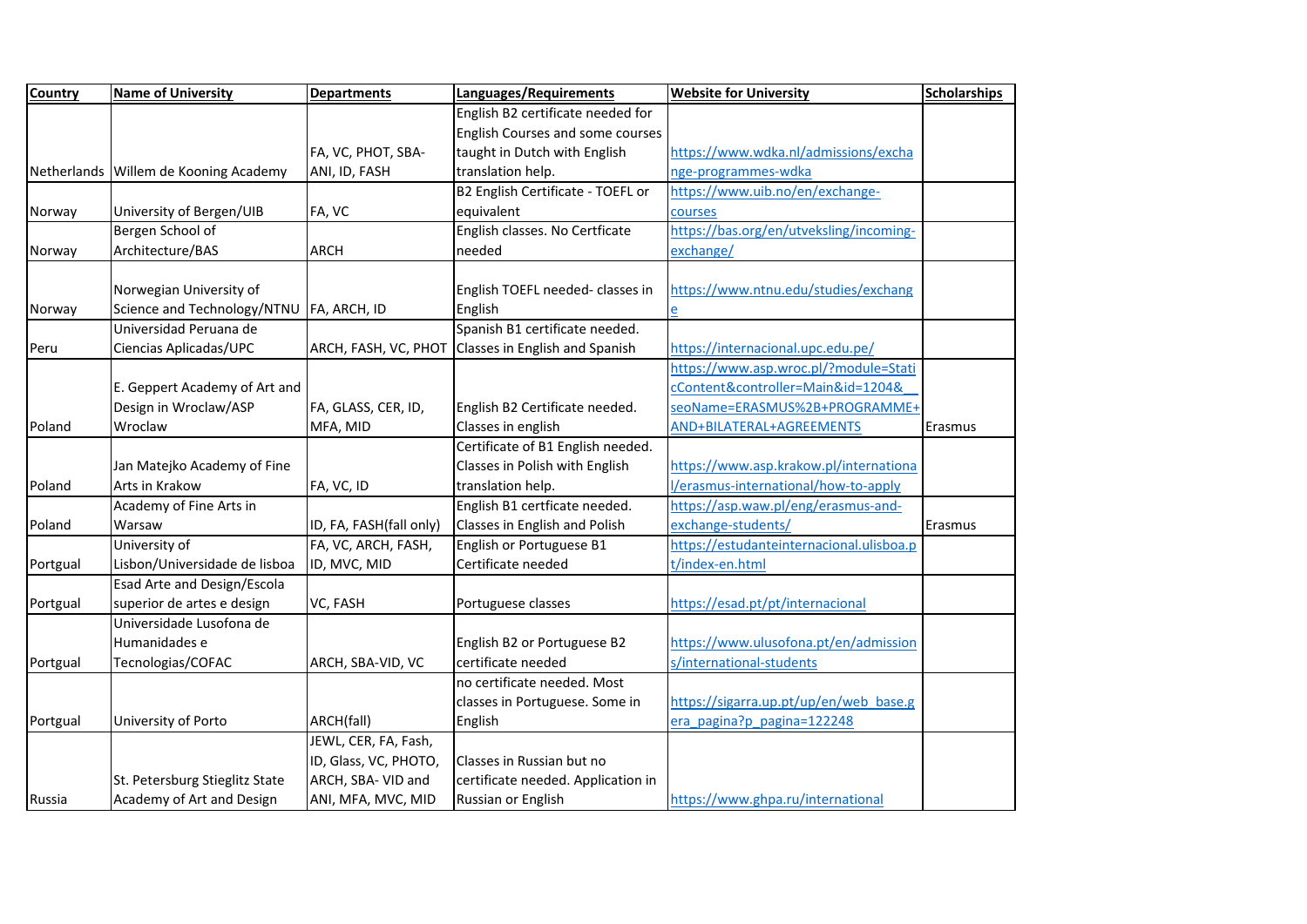| <b>Country</b> | <b>Name of University</b>         | <b>Departments</b>     | Languages/Requirements            | <b>Website for University</b>          | <b>Scholarships</b> |
|----------------|-----------------------------------|------------------------|-----------------------------------|----------------------------------------|---------------------|
|                |                                   | PHOT, FA, VC, FASH,    |                                   |                                        |                     |
|                |                                   | ID, CER, GLASS, SBA-   |                                   |                                        |                     |
|                | Academy of Fine Arts and          | VID, ARCH, MFA, MVC,   | English B1 Certificate required.  | https://www.vsvu.sk/en/exchange-       |                     |
| Slovakia       | Design, Bratislavia/VSVU          | <b>MID</b>             | Classes in English and Slovak     | student/?v=BO335VOZ                    |                     |
|                |                                   | FA, VC, CER, ID, FASH, | most classes in Korean with help  | https://en.hongik.ac.kr/contents/www/e |                     |
|                | South Korea Hongik University     | <b>GLASS</b>           | in English                        | ng/introduction.html                   |                     |
|                | Centro Universitario de Artes     |                        |                                   | https://taiarts.com/programas-de-      |                     |
| Spain          | Tai Madrid/TAI Escuela            | PHOT, FA, SBA-VID      | need B1 Spanish Certificate       | movilidad/                             |                     |
|                | <b>CESINE design and business</b> |                        |                                   | https://www.cesine.com/en/internation  |                     |
| Spain          | school, Santander                 | FASH, VC               | Classes in English                | al-experience/                         |                     |
|                | Elisava Escola Superior de        |                        |                                   |                                        |                     |
| Spain          | Dissney                           | ID, VC                 | Classes in English                | https://www.elisava.net/study-abroad   |                     |
|                |                                   |                        | Certificate in B1 or B2 Spanish   |                                        |                     |
|                | Escola Massana/Universitat        | FA, CER, GLASS, VC,    | language depending on the         | https://www.escolamassana.cat/en/inco  |                     |
| Spain          | Autonoma de Barcelona             | ID(fall)               | semester. Classes in Spanish      | ming-student-exchanges 13342           | Erasmus             |
|                |                                   |                        | no certificate needed but all     | http://www.upm.es/internacional/Stude  |                     |
|                | Universidad Politecnica de        |                        | classes in Spanish. B1            | nts/ExchangeMobilityPrograms/Internati |                     |
| Spain          | Madrid/UPM                        | <b>ARCH</b>            | recommended                       | onalProgram/StudentsAgreements         |                     |
|                |                                   |                        | no certificate needed but all     | https://www.uma.es/relaciones-         |                     |
|                |                                   |                        | classes in Spanish. B1            | internacionales/info/127543/incoming-  |                     |
| Spain          | Universidad De Malaga             | ARCH, FA               | recommended                       | students/                              |                     |
|                | University Center for             |                        |                                   |                                        |                     |
|                | Technology and Digital Art/U-     |                        | No certificate needed. Classes in | https://u-tad.com/en/international-    |                     |
| Spain          | tad                               | SBA-ANI                | Spanish.                          | student-exchange                       |                     |
|                |                                   | VC(Fall), CER,         |                                   |                                        |                     |
|                |                                   | GLASS(fall), ID(Fall), |                                   |                                        |                     |
|                |                                   | FASH(Fall), FA,        |                                   |                                        |                     |
|                |                                   | MFA(Spring), and SBA-  |                                   | https://www.konstfack.se/en/Education  |                     |
|                | University of Arts, Crafts, and   | VID, SBA-ANI(both      | No certificate needed. Classes in | /Being-a-student-at-                   |                     |
| Sweden         | Design/Konstfacks University      | Spring)                | Swedish but help in English       | Konstfack/International-Exchange/      |                     |
|                | Lausanne University of Art and    |                        | No Certificate needed but Classes | https://www.ecal.ch/en/1024/ecal/inter |                     |
| Switzerland    | Design/ECAL                       | ID, VC, PHOT, SBA-VID  | in French.                        | national-exchange/our-network          |                     |
|                |                                   | FA, VC, FASH, ID, JWL, |                                   |                                        |                     |
|                | Geneva School of Art and          | GLASS, CER, SBA-VID,   | Classes in French for BA, English | https://www.hesge.ch/head/formations-  |                     |
| Switzerland    | Design/HEAD Geneve                | MFA, MVC, MID          | for MA. No certficate needed      | recherche/relations-internationales    |                     |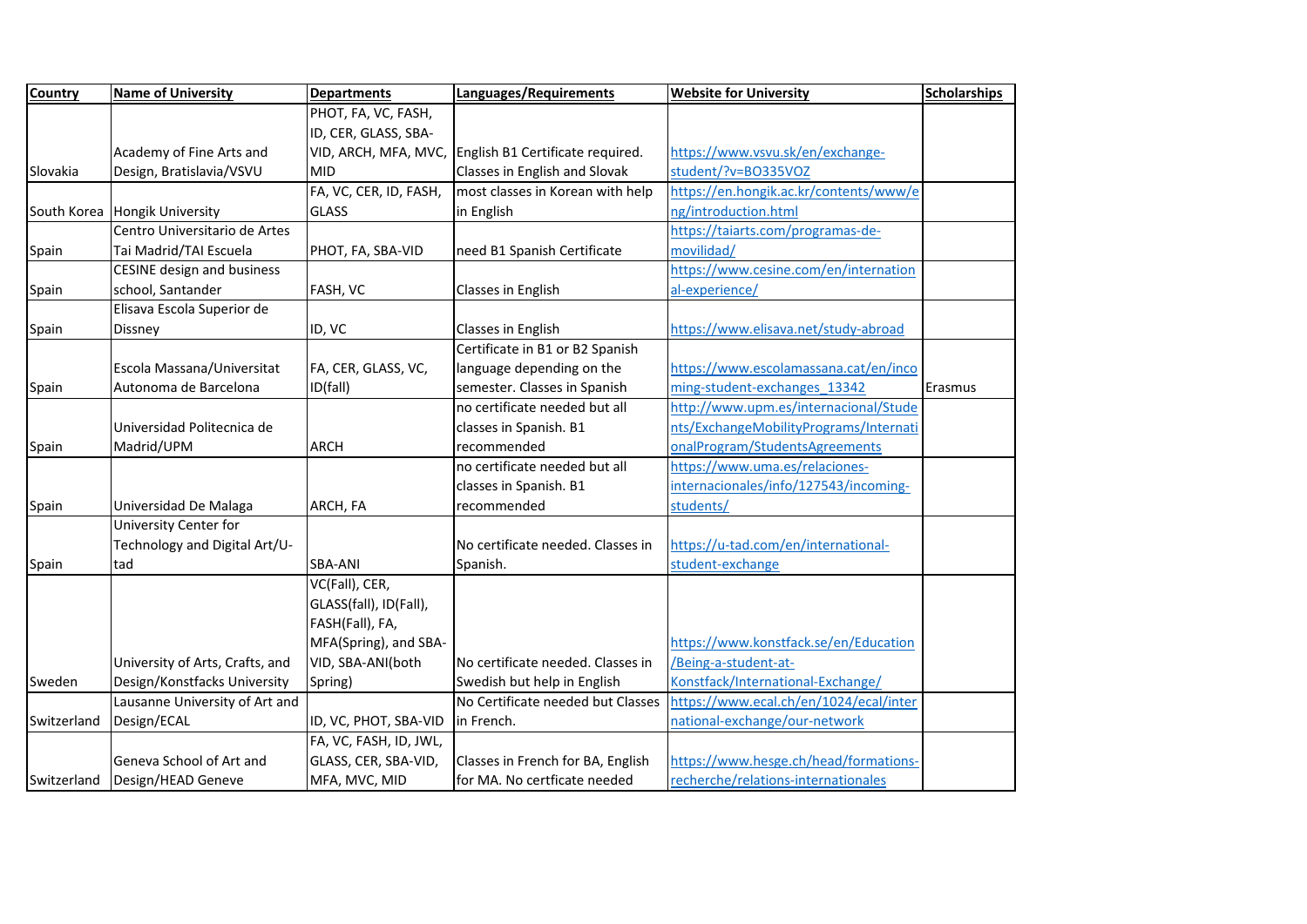| <b>Country</b> | <b>Name of University</b>                               | <b>Departments</b>     | Languages/Requirements             | <b>Website for University</b>             | <b>Scholarships</b> |
|----------------|---------------------------------------------------------|------------------------|------------------------------------|-------------------------------------------|---------------------|
|                |                                                         |                        |                                    | https://www.hslu.ch/en/lucerne-           |                     |
|                |                                                         |                        |                                    | university-of-applied-sciences-and-       |                     |
|                | Lucerne University of Applied                           |                        | certificate in German or English   | arts/international/exchange-and-short-    |                     |
|                | Sciences are Arts, School of Art  ID, JWL, SBA-ANI, VC, |                        | needed. Classes in English and     | term-programmes/exchange-                 |                     |
| Switzerland    | and Design                                              | FA, MFA                | German for Design                  | programmes/                               |                     |
|                | Zurich University of the                                | ID, FA, PHOT, VC, SBA- | Classes mostly in German, some     | https://www.zhdk.ch/en/international/s    |                     |
| Switzerland    | Arts/ZHdK                                               | VID, MFA, MVC, MID     | in English, no certificate needed  | tudent-exchange-incoming-656              |                     |
|                |                                                         |                        |                                    |                                           |                     |
|                |                                                         | ARCH, VC, ID, FASH,    | classes in English- Chinese course | http://www.uscoia.usc.edu.tw/en/intern    |                     |
| Taiwan         | Shih Chien University                                   | SBA-ANI, MID, MVC      | given                              | ational-students/exchange-programs/       |                     |
|                |                                                         |                        |                                    | https://w3.oia.tnua.edu.tw/main-          |                     |
|                | Taipei National University of                           | FA, PHOT, SBA-VID,     | Courses in Chinese, some           | 2/international-exchange-students/how-    |                     |
| Taiwan         | the Arts/TNUA                                           | SBA-ANI, VC, MFA       | professors speak English           | to-apply/                                 |                     |
|                |                                                         |                        |                                    | http://international.bahcesehir.edu.tr/ex |                     |
|                |                                                         |                        |                                    | change/world-                             |                     |
|                |                                                         |                        | no certificate needed- English     | exchange/incoming/partner-universities-   |                     |
| <b>Turkey</b>  | <b>Bahcesehir University</b>                            | ARCH, VC, SBA-VID      | Classes                            | programs/                                 |                     |
|                |                                                         |                        | no certificate needed- English     | https://www.sabanciuniv.edu/en/excha      |                     |
| <b>Turkey</b>  | Sabanci University                                      | VC                     | Classes                            | nge-incoming-students                     |                     |
|                |                                                         |                        |                                    |                                           |                     |
|                |                                                         |                        |                                    | https://www.arts.ac.uk/subjects/illustrat |                     |
| United         | University of London,                                   | VC(Illustration)(fall  |                                    | ion/undergraduate/ba-hons-illustration-   |                     |
| Kingdom        | Camberwell College of Arts                              | only)                  | English Certificate needed         | camberwell#course-summary                 |                     |
| United         |                                                         | FA(fall), VC, ID,      |                                    | https://www.gsa.ac.uk/study/exchange-     |                     |
| Kingdom        | Glasgow School of Art                                   | VIS/MAT CULT           | English classes                    | study-abroad/                             |                     |
| United         | Art Center College of Design,                           |                        | English TOEFL or IELTS certificate | http://www.artcenter.edu/studyaway/in     |                     |
| <b>States</b>  | Pasadena                                                | FA, VC, ID             | needed                             | coming-exchange/                          |                     |
|                |                                                         | PHOT, SBA-ANI, FA,     |                                    |                                           |                     |
| United         | School of Art Institute of                              | CER, FASH, VC(only     | no certificate needed- classes in  | https://www.saic.edu/life-at-saic/study-  |                     |
| <b>States</b>  | Chicago/SAIC                                            | spring)                | English                            | abroad/semester-at-saic                   |                     |
| United         |                                                         |                        | English TOEFL, IELTS, or Duolingo  | http://cooper.edu/art/off-campus-         |                     |
| <b>States</b>  | Cooper Union                                            | VC, FA, PHOT, SBA-VID  | required                           | programs/foreign-exchange                 |                     |
|                |                                                         | SBA-ANI, SBA-VID,      |                                    | https://www.cia.edu/academics/curricul    |                     |
| United         |                                                         | CER, FA, GLASS, ID,    | English TOEFL or IELTS certificate | um/international-domestic-study/study-    |                     |
| <b>States</b>  | Cleveland Institute of Art                              | JEWL, VC, PHOTO        | needed                             | abroad                                    |                     |
| United         |                                                         | CER, PHOT, FA, VC,     | no certificate needed. Classes in  | https://kcai.edu/admissions/internation   |                     |
| <b>States</b>  | Kansas City Art Institute                               | SBA-VID, SBA-ANI       | English                            | al-and-exchange-incoming/                 |                     |